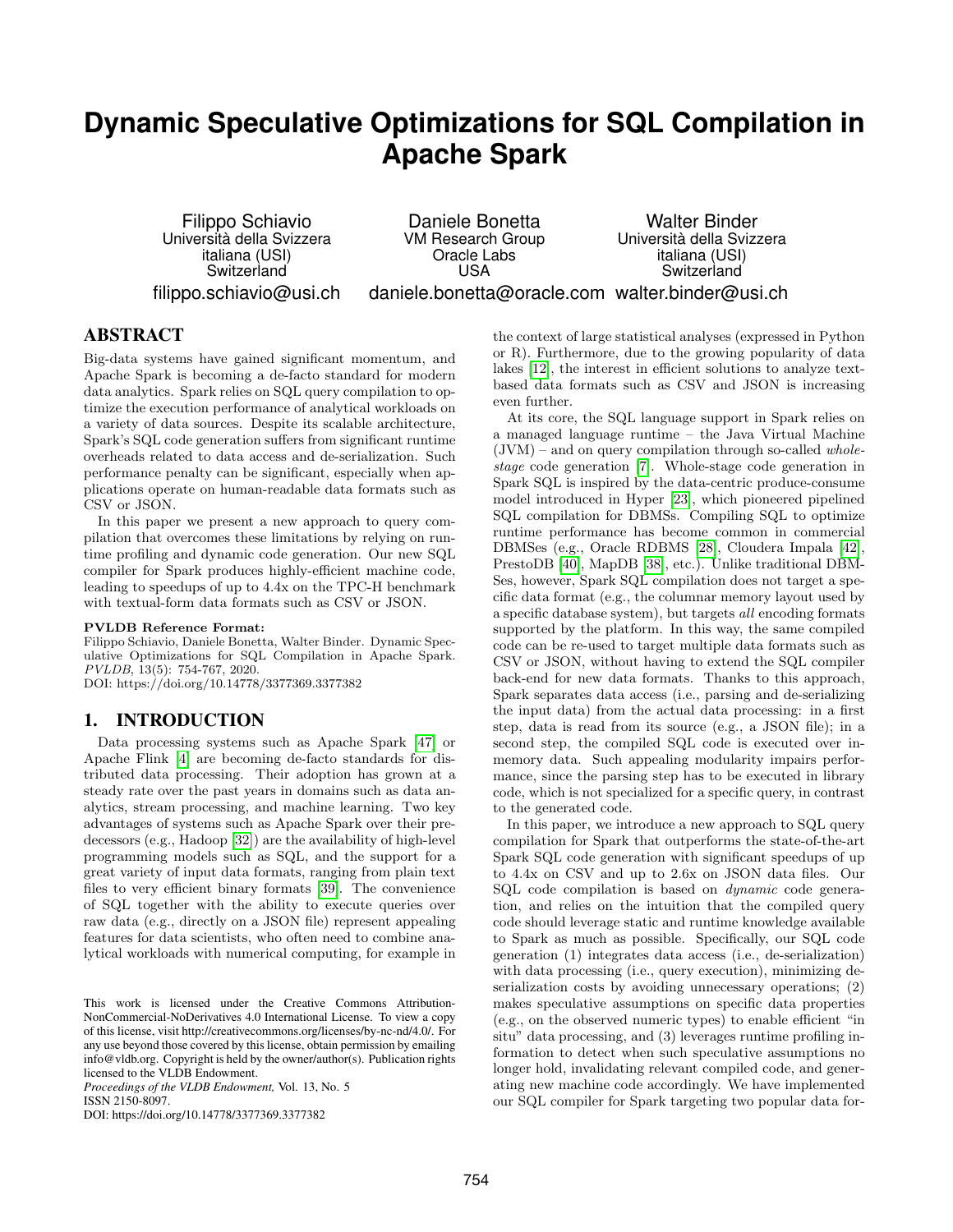```
# Load the JSON data from a file
data = spark . read . json (" orders . json ")
# Create a temporary view over the data
data . createOrReplaceTempView (" orders ")
# Sum order prices
result = spark . sql ("""
  SELECT SUM ( price )
  FROM orders
  WHERE shipdate
    BETWEEN date '1994 -01 -01 '
    AND date '1994 -12 -31 '
""" )
# print the query result to the console
result . show ()
# the result is a valid Python object: can be
    used in other computation
doSomethingWith ( result )
```
#### <span id="page-1-1"></span>Figure 1: Example of a Spark Python application executing a simple SQL statement on JSON data.

mats, namely CSV and JSON. The reason for targeting textual data formats rather than more efficient binary formats such as Apache Parquet is their great popularity: the goal of our work is to show that by combining efficient data access and speculative runtime optimizations, the performance of textual data formats can be significantly increased.

This paper makes the following contributions:

- \* We describe a new SQL compiler for Spark which leads to speedups of up to 4.4x.
- \* Our code generation combines data access (i.e., data de-serialization) with data processing (i.e., the actual query execution). The generated code relies on the Truffle [\[43\]](#page-13-5) framework, which is used to dynamically generate efficient machine code.
- \* Our code generation leverages speculative specializations to implement efficient predicate execution. We describe how common operations such as string comparisons or date range checks can be optimized using speculative assumptions.

This paper is structured as follows. In Section [2](#page-1-0) we introduce code generation in Spark SQL and describe how code generation is used to optimize SQL query execution. In Section [3](#page-2-0) we provide an overview of our novel compilation approach, detailing its main components. In Section [4](#page-7-0) we present a detailed performance evaluation. Section [5](#page-10-0) discusses related work, and Section [6](#page-11-0) concludes this paper.

# <span id="page-1-0"></span>2. BACKGROUND: CODE GENERATION IN SPARK SQL

Spark SQL [\[2\]](#page-12-6) allows data scientists to execute SQL queries on top of Spark. Unlike a traditional DBMS, SQL queries in Spark are executed by the Java Virtual Machine in a distributed cluster. To improve execution performance, Spark compiles SQL statements to executable Java classes, which are responsible for data loading as well as for the actual query execution. The generation of Java code plays a focal role in Spark's SQL execution pipeline, as it is responsible for ensuring that the entire analytical workload can efficiently run in a distributed way, using internal Spark abstractions such as Resilient Distributed Datasets [\[46\]](#page-13-6) (RDDs).

An example of a Spark Python application performing a simple SQL query over a JSON file is depicted in Fig-

```
class GeneratedBySpark {
  public void compute (Data input) {
    while (input.hasNext()) {
      // parse the next JSON input data
      Row row = input . parseNext();
      // materialize the needed data
      UTF8String date =
           row . getUTF8String (" shipdate ") ;
      // 1st date comparison
      if ( date . compareTo ('1994 -01 -01 ') < 0)
           continue ;
      // 2nd date comparison
      if ( date . compareTo ('1994 -12 -31 ') > 0)
           continue ;
      // accumulate value 'price ' as result
      double price = row . getDouble (" price ");
      accumulate ( price );
    }
 }
}
```
<span id="page-1-2"></span>Figure 2: Java code produced by Spark for the SQL query of Figure [1.](#page-1-1)

ure [1.](#page-1-1) The concise size of the code is a good indicator of Spark SQL's convenience for data analytics. Behind the scenes, Spark SQL (1) reads a potentially very large (and distributed) JSON file in parallel, (2) converts its content to an efficient in-memory representation, (3) generates Java code to perform the actual query execution, and (4) orchestrates a cluster of computers to send and collect all required data from and to the Python language runtime executing the application. Input-data parsing and code generation can affect performance as much as other runtime aspects such as data-parallel execution, I/O orchestration, workload distribution, etc.

The Java code that Spark generates at runtime for the example query is depicted in Figure  $2<sup>1</sup>$  $2<sup>1</sup>$  $2<sup>1</sup>$ . As the figure shows, Spark generates Java code to process the input data file line-by-line. The generated Java code relies on explicit runtime calls to internal Spark components to execute certain data-processing tasks. For example, the generated code calls parseNext() to parse the JSON input data, allocating one or more Java object for each input element. All such calls to internal Spark components have the advantage of not requiring to change the code generation depending on the input data format: in fact, the generated code in Figure [1](#page-1-1) can execute the query on JSON files, on CSV files, as well as on any other supported data format for which Spark has an implementation of parseNext().

A downside of Spark's modular code generation separating data de-serialization from data processing is performance. Specifically, the code in Figure [2](#page-1-2) presents two significant limitations that may impair SQL execution performance:

1. Eager parsing of the input data: each single row is parsed by a general-purpose de-serializer (e.g., a JSON parser) that consumes the entire body of the input data. This is potentially a significant waste of resources, since parsing each single JSON element in a very large file means allocating temporary, short-lived

<span id="page-1-3"></span> $^{\rm 1}$  Note that this is a simplified version; the accumulate operation adds the value price to a local accumulator which will be sent as input to the next phase that sums up all local accumulators returned by Spark executors in the cluster.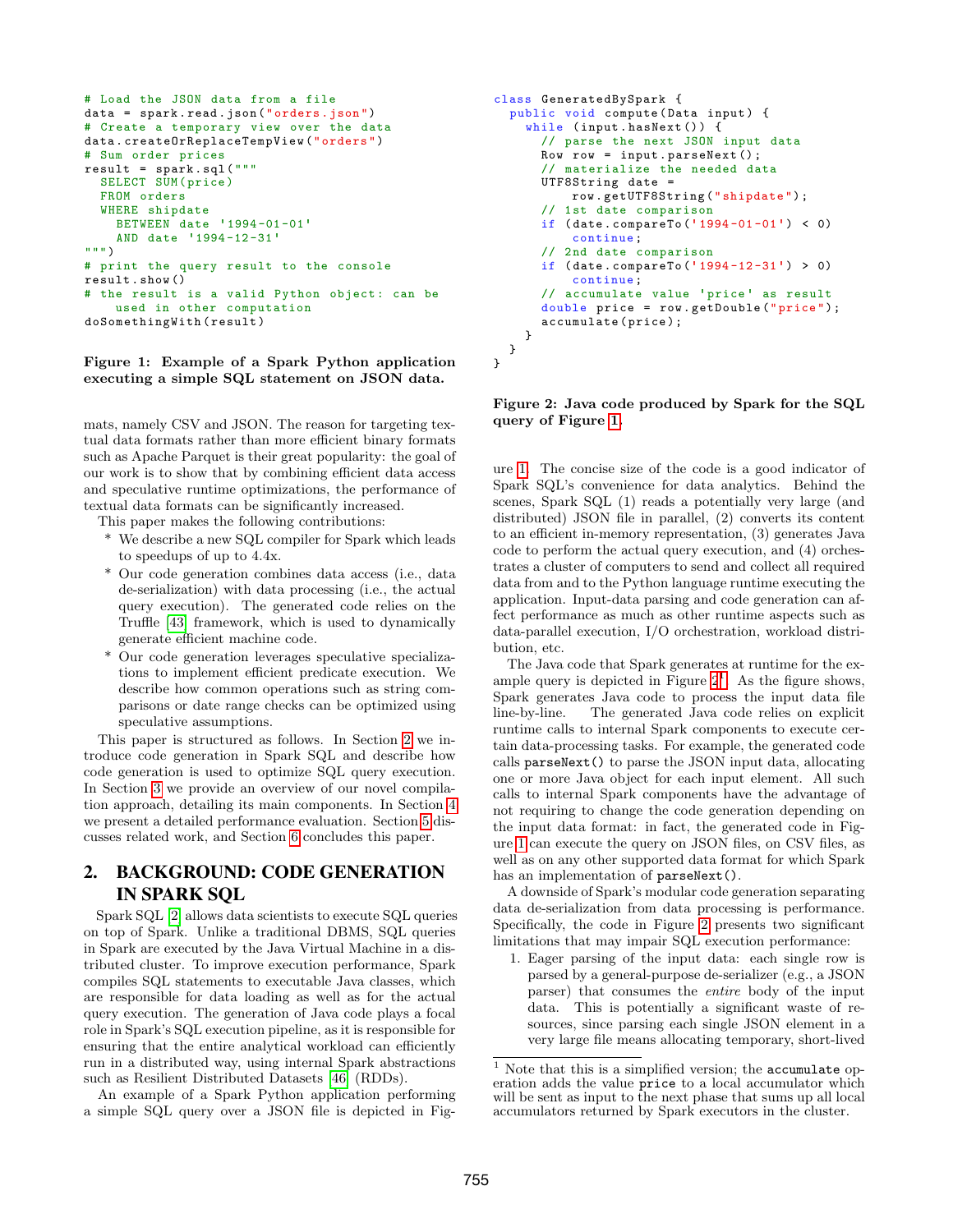objects (one object for each JSON value) in the JVM heap memory space. Short-lived values are not always needed to execute the entire query: depending on projectivity and selectivity, limiting parsing to a subset of the elements may already be enough to filter out values that are not relevant for the query evaluation.

2. General-purpose predicate evaluation: each predicate involved in the query execution (i.e., the date range in our example) has a generic implementation. I.e., they do not take into account the specific nature of the query, and simply rely on calls into the Spark core runtime library to implement operations such as date comparisons, etc. As shown in the previous example, this is a missed optimization opportunity.

As we will discuss in the rest of this paper, generality in SQL compilation comes at the price of performance. In contrast, we argue that code generation should be specialized as much as possible, taking into account both static and dynamic information about the executed query. In the following sections, we will describe how runtime specialization can be used to implement speculative optimizations to avoid the aforementioned limitations, leading to significant performance improvements for data formats such as JSON and CSV.

# <span id="page-2-0"></span>3. DYNAMIC SQL QUERY COMPILATION

SQL query compilation in Apache Spark relies on static code generation: once compiled to Java code, a query is executed without any further interactions with the query compiler. In contrast, our approach to SQL compilation is dynamic: after an initial compilation of the query to machine code, the compiled query code has the ability to perform runtime profiling, and modify the behavior of the query execution (for example, by re-compiling the machine code responsible for certain SQL predicate evaluations to a more efficient version). Static compilation has the main limitation that runtime information cannot be exploited by the generated code. Conversely, dynamic compilation allows for more precise optimizations that can take into account any aspect of a query execution, triggering code optimization and de-optimization accordingly. This is achieved by means of the Truffle [\[43\]](#page-13-5) framework. Truffle is a language implementation framework enabling the runtime generation of efficient machine code via runtime specialization and partial evaluation [\[13\]](#page-12-7). The key intuition behind the concept of specialization is that certain operations can be performed more efficiently when favorable runtime conditions are met. As an example, consider the implementation of the lookup operation in a hash map: general-purpose implementations (e.g., in java.util.HashMap) have to take into account aspects such as the type of keys and values, key collisions, internal storage size, etc. Conversely, a "specialized" version for, e.g., a map known to have only numeric keys and a small, bounded, number of values, could be implemented more efficiently by specializing lookup operations using a more efficient hashing function. Although simple and naive, this is an example of optimizations that are commonly performed by managed language runtimes, which produce specialized code for certain language operations (e.g., property reads in languages such as JavaScript or Python), and execute such code as long as the specialized operation is not *invali*dated by other runtime events (e.g., a non-numeric key value being added to our example map). Our new SQL code generation leverages runtime specialization in two key aspects of a query evaluation:

- 1. Data access. Different data formats (e.g., JSON and CSV) can be de-serialized in different ways. Specializing the SQL execution code to take into account certain aspects of the data serialization process can lead to a more efficient input-data de-serialization.
- 2. Predicate execution. Each predicate in a SQL statement (e.g., date range in the example of Figure [2\)](#page-1-2) is not specialized for the specific predicate. Rather, general-purpose operations such as string or numeric comparisons are used regardless of the properties of the data being processed.

As we argue in this paper, applying specialization to these two operations can lead to significant performance benefits. In the following subsections we provide a detailed explanation about how such specialized execution can be performed at runtime in Spark SQL.

## 3.1 Dynamic Code Generation

Rather than generating static Java classes, our SQL code generation approach is based on the generation of dynamic runtime components that have the ability to influence how code is optimized at runtime, as well as the ability to profile the query execution, de-optimizing and re-optimizing machine code as needed during query execution. This is achieved by generating Truffle nodes as the result of SQL query compilation. Differently from standard Java classes, Truffle nodes have access to a set of compiler directives [\[26\]](#page-12-8) that can be used to instruct the VM's just in time (JIT) compiler about runtime properties of the generated machine code [\[44\]](#page-13-7). When executed on the GraalVM [\[45\]](#page-13-8) language runtime, the JIT compiler [\[9\]](#page-12-9) can compile Truffle nodes to machine code capable of dynamic optimization and deoptimization. Contrary to static code-generation approaches such as Spark's code generation (or similar ones such as LLVM-based SQL query compilers [\[23,](#page-12-4) [5,](#page-12-10) [22\]](#page-12-11)), generating Truffle nodes has the advantage that the generated code has the ability to monitor runtime execution, and optimize (or de-optimize) machine code when needed, taking into account runtime information such as, e.g., observed data types or branch probabilities. This is a key difference compared to the static SQL compilation based on "data-centric" code generation [\[23\]](#page-12-4).

By leveraging Truffle APIs, our SQL query compiler can generate code that performs speculative optimizations based on certain runtime assumptions. Such assumptions may rely on specific runtime properties of the data being processed. For example, the generated code may assume that all years in fields of type Date have length of exactly four digits, and perform date comparisons between two years by comparing only some digits. As soon as a date with a year with more than four digits is found, the machine code performing the date comparison can be invalidated and replaced with generic machine code performing year comparisons on all possible values. This process is called de-optimization and can be performed by our generated code for arbitrary runtime assumptions. Speculative optimizations, their invalidation, and re-compilation to different machine code allow the generated code to adapt to the properties of the data. An overview of the overall SQL code generation implemented in our approach is depicted in Figure [3.](#page-3-0)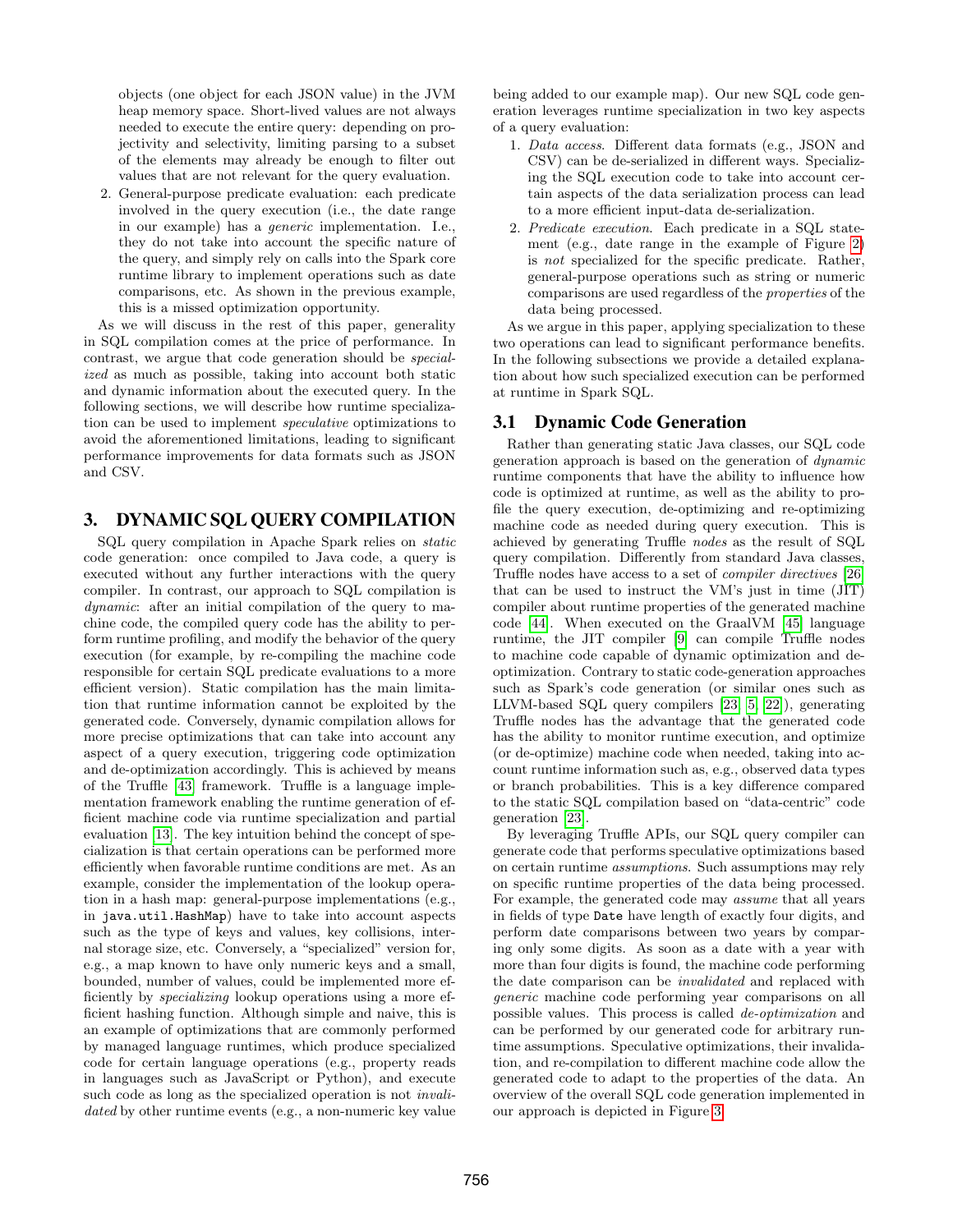

<span id="page-3-0"></span>Figure 3: SQL Dynamic Compilation

With our approach, query compilation and execution take place in the following way:

- 1. When a new query is submitted to Spark SQL, its query plan is analyzed, and a set of Truffle nodes that can execute the given query is generated. An overview of this process is depicted in Figure [3](#page-3-0) (A).
- 2. When the generated Truffle nodes are executed, they may rewrite themselves to take into account certain runtime assumptions. Specifically, they replace themselves with a more specialized version that is capable of executing only a given special-purpose version of an operation (e.g., predicate evaluation). This is depicted in Figure [3](#page-3-0) (B).
- 3. During execution, Truffle nodes are compiled to machine code by the Graal compiler (Figure [3](#page-3-0) (C)).
- 4. If a speculative assumption made during compilation is invalidated by unexpected runtime events, the compiled code is invalidated, de-optimized, and the corresponding Truffle nodes are replaced with generic implementations that do not rely on the failed runtime assumption. Query execution might re-profile the generic code to attempt the creation of new optimized code. This is depicted in Figure [3](#page-3-0) (D), where a specialized Truffle node for a given predicate evaluation is replaced with a general-purpose one.

By generating Truffle nodes rather than plain Java classes, we generate code that can specialize for given runtime conditions and generate machine code that is specialized with respect to such conditions. Since in this work we are optimizing data access operations and predicate execution, our approach implements the process described above only for the leaf nodes in the query plan generated by Spark, i.e., a file-scan operator with projections and pushed-down predicates. Our optimizations change the internal implementation of the leaf nodes, but they do not alter their interface (i.e., an iterator of rows). In this way, even if other query plan operators are not affected by our code generation, and their generated code is produced using the default Spark runtime, our generated classes are perfectly integrated in the whole Spark compilation pipeline. Our code-generator relies on two different types of Truffle nodes that both contribute to the evaluation of a SQL query, namely (1) nodes to access and de-serialize data, and (2) nodes to evaluate predicates. In the following sections we describe how both node types contribute to query execution in our system.

# 3.2 Specializing Data Access (Spark-SDA)

As Figure [2](#page-1-2) shows, the code generated by Spark SQL performs a runtime call to a general-purpose data de-serializer for each entry in the input dataset. In the case of a linedelimited JSON file, this corresponds to a call to a JSON parser for each input line (i.e., input.parseNext() in Figure [2\)](#page-1-2). Using a general-purpose de-serializer corresponds to a potential performance limitation due to the increased data scan and memory pressure costs. To overcome these inefficiencies our SQL compiler replaces the general-purpose parser used by Spark with multiple specialized parsers that are aware of the underlying format. As shown in Figure [4,](#page-4-0) our approach achieves a tight integration of data access operations with data processing, replacing the Spark generalpurpose parser with Truffle nodes that can perform incremental and selective parsing of the input data. With such an approach, the code generated by our SQL compiler can avoid unnecessary conversion steps by directly de-serializing only the required subset of fields from raw input bytes to their equivalent Java types. Moreover, the generated code can parse input data incrementally and only if needed by the query, i.e., it is able to discard an entire row before fully parsing it, when it finds the first field which does not pass the query predicate. From now on, we call this optimization as Specialized Data Access (Spark-SDA).

Generating machine code that performs not only query evaluation but also input data de-serialization can be considered as an enabling factor, as it allows for further speculative optimizations during predicate evaluation, as we will further discuss in Section [3.3.](#page-5-0) In the following subsections we describe how our SQL code generator creates Truffle nodes that are capable of such incremental lazy parsing.

## *3.2.1 Specialized Speculative Data De-serialization*

We have implemented specialized Truffle nodes capable of parsing CSV and JSON line-delimited files. Our CSVparsing approach is based on the intuition that the compiled SQL code should parse only the values that are needed, and should parse them incrementally, that is, lazily rather than eagerly. In particular, the order in which fields are read during query evaluation should follow the order in which the data is actually consumed.

By specializing a CSV de-serializer for a specific query, the code-generation not only has access to the subset of the fields that will be processed by the query; it also has access to the order in which each value will be read during query evaluation. This information is not used by the Spark SQL code generator, but can be exploited to optimize query execution even further by avoiding parsing values that are not needed by the query. By re-ordering the evaluation of query predicates where possible, the parsing operation can be executed in a single step, instead of converting the byte array into a single Java String object and then into a String array, as Spark currently does. As an example, consider the CSV input data shown in Figure [5.](#page-4-1) To execute the example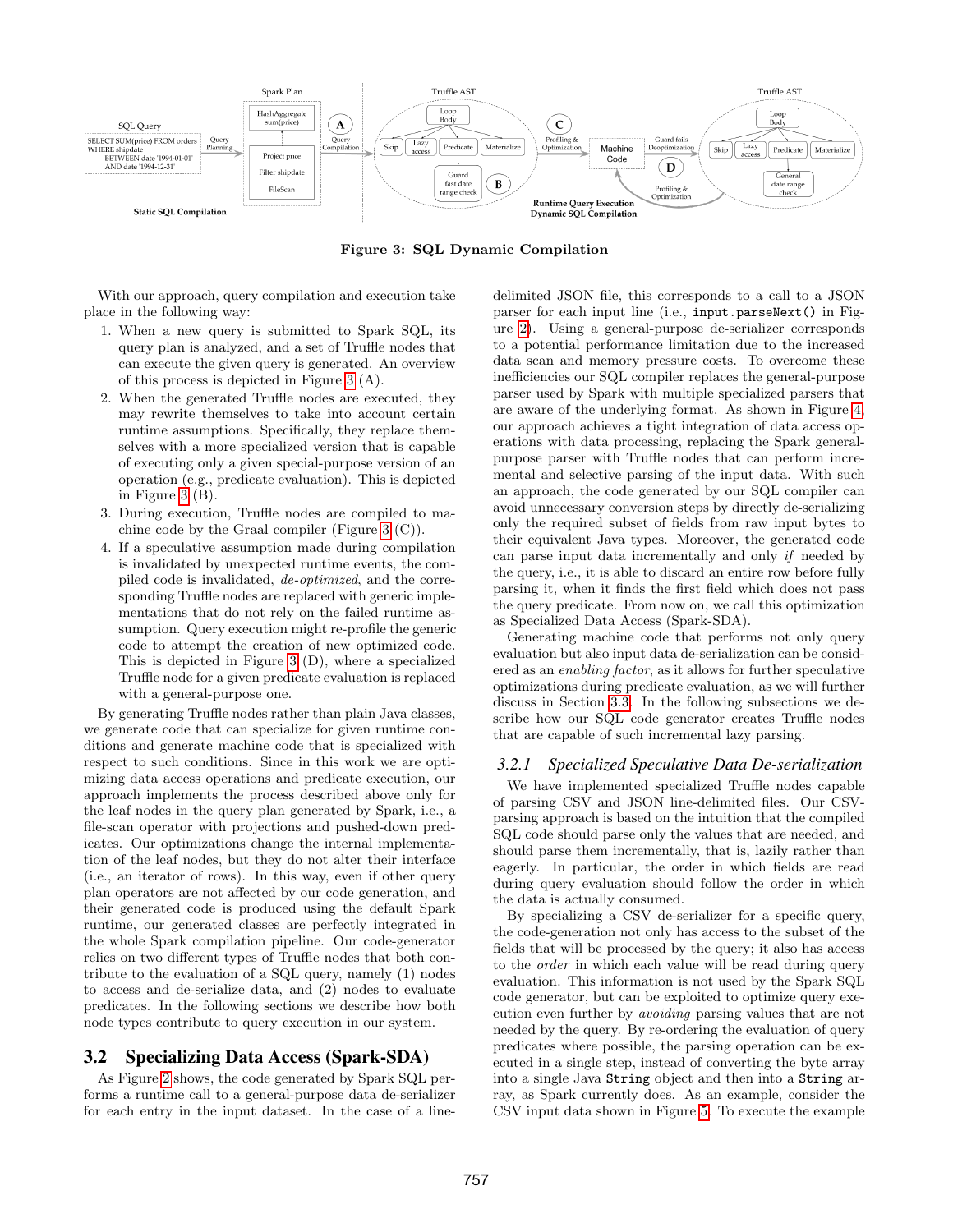|             | Data Access - Library Code         | <b>Computation - Generated Code</b> |             | Data Access - Library Code | <b>Computation - Generated Code</b>       |  |
|-------------|------------------------------------|-------------------------------------|-------------|----------------------------|-------------------------------------------|--|
| <b>HDFS</b> | Hadoop<br>File<br>Parser<br>Reader | <b>Stages</b><br>Stage 1<br>2N      | <b>HDFS</b> | Hadoop<br>File<br>Reader   | Parser<br><b>Stages</b><br>2.N<br>Stage 1 |  |

<span id="page-4-0"></span>Figure 4: Comparison between original Spark (left) and Spark-SDA (right).

query of Figure [1,](#page-1-1) the main loop body of the code generated with our approach consists of (1) skipping the value of the irrelevant field id, (2) storing the position of the field price so that it can be retrieved later (if the predicate passes), (3) evaluating the predicate on field shipdate, and (4) materializing the value of field price.

The same optimization can be applied in the context of JSON de-serialization. However, values in JSON are not necessarily always declared in the same order, and it is possible for a given value to appear in different positions in two different JSON objects. As a consequence, data deserialization also needs to take into account such potential different ordering of key-value pairs.

In this scenario, access to JSON data can be optimized by the generated code using a speculative approach. Specifically, the SQL processing code can be created based on the assumption that most of the input JSON objects will match a given JSON structure; if successful, the parsing operation can be performed with higher performance; if not, a general-purpose JSON parser is used to carry out a full JSON parsing operation. Such speculative de-serialization can be performed efficiently, generating optimized machine code assuming that all JSON objects have the same structure; if the assumption does not hold for one input JSON object (i.e., its fields do not match the expected order) the generated machine code is de-optimized.

|   |       | id:num price:decimal shipdate:date .other fields. |   |
|---|-------|---------------------------------------------------|---|
| 1 | 19.95 | 11933-03-01                                       | . |

#### <span id="page-4-1"></span>Figure 5: Example input value and schema for the CSV values in the example.

## *3.2.2 Parsing Nodes Generation*

With specialized data access, the machine code responsible for query execution will parse input data incrementally and only when needed for query execution, our SQL compiler generates a set of specialized Truffle nodes capable of various parsing operations. Such data de-serializers correspond to four main operations, each of which is implemented with a dedicated Truffle node:

- \* Skip nodes: Skips a data value without performing any data conversion.
- \* Lazy data-access nodes: Stores the initial position of a field and its length in integer variables to retrieve the value in the future.
- \* Data-materialization nodes: Materializes a field value by creating a string object from the original byte array, using positions computed during lazy-data-access operation.
- \* Predicate: Evaluates a given predicate.

Each generated Truffle node can be considered a basic operation contributing to SQL query evaluation. Algorithm [1](#page-4-2) shows the procedures implemented in Spark-SDA that, given a query-plan leaf and the underlying data schema, generates Truffle nodes with both data-parsing and data-processing operations. This algorithm is implemented by our codegenerator for both CSV and JSON data sources. The only difference is that for JSON we have to manage the case where the speculative assumption does not hold, i.e., an input row does not match the expected schema. More precisely, our code generator for JSON data sources implements the following variations:

- \* The source code generated by our Spark-SDA algorithm is wrapped in a new Truffle node.
- \* We invoke the original Spark code generator and the generated source code is wrapped in a second Truffle node.
- \* Truffle nodes for lazy data-access and skip operations are extended by generating a matching function which checks that the current field matches the expected one.
- \* If the matching function fails, the speculatively compiled node is de-optimized and replaced with the general node containing the code generated by Spark.

## <span id="page-4-2"></span>Algorithm 1 Code-generation Algorithm

```
procedure CODEGEN(Projections, Predicates, Schema)
   F \leftarrow set of projected and filtered fields
   n \leftarrow \max_{f \in F} (Schema.index(f))for i \leftarrow 0, n do
       f \leftarrow Schema.fields[i]if f \notin F then
          emitCode(skip)
      else
          emitCode(lazy-data-access(f))P \leftarrow PREDICATESATINDEX(i)
          for all p \in P do
              PREDICATECODEGEN(p)end for
      end if
   end for
   for all f \in F do
       emitCode(data-materialization(f))end for
end procedure
procedure PREDICATECODEGEN(predicate)
   for all f \in fields(predicate) do
       emitCode(data-materialization(f))end for
   emitCode(spark-codegen(predicate))
```
end procedure

Since data-materialization nodes may be emitted multiple times for the same field (e.g., if a field is involved in more than one predicate), our code generator emits the node code only once for each field, subsequent calls simply return the empty string. Note that we left the procedure PREDIcatesAtIndex undefined, our approach is to evaluate each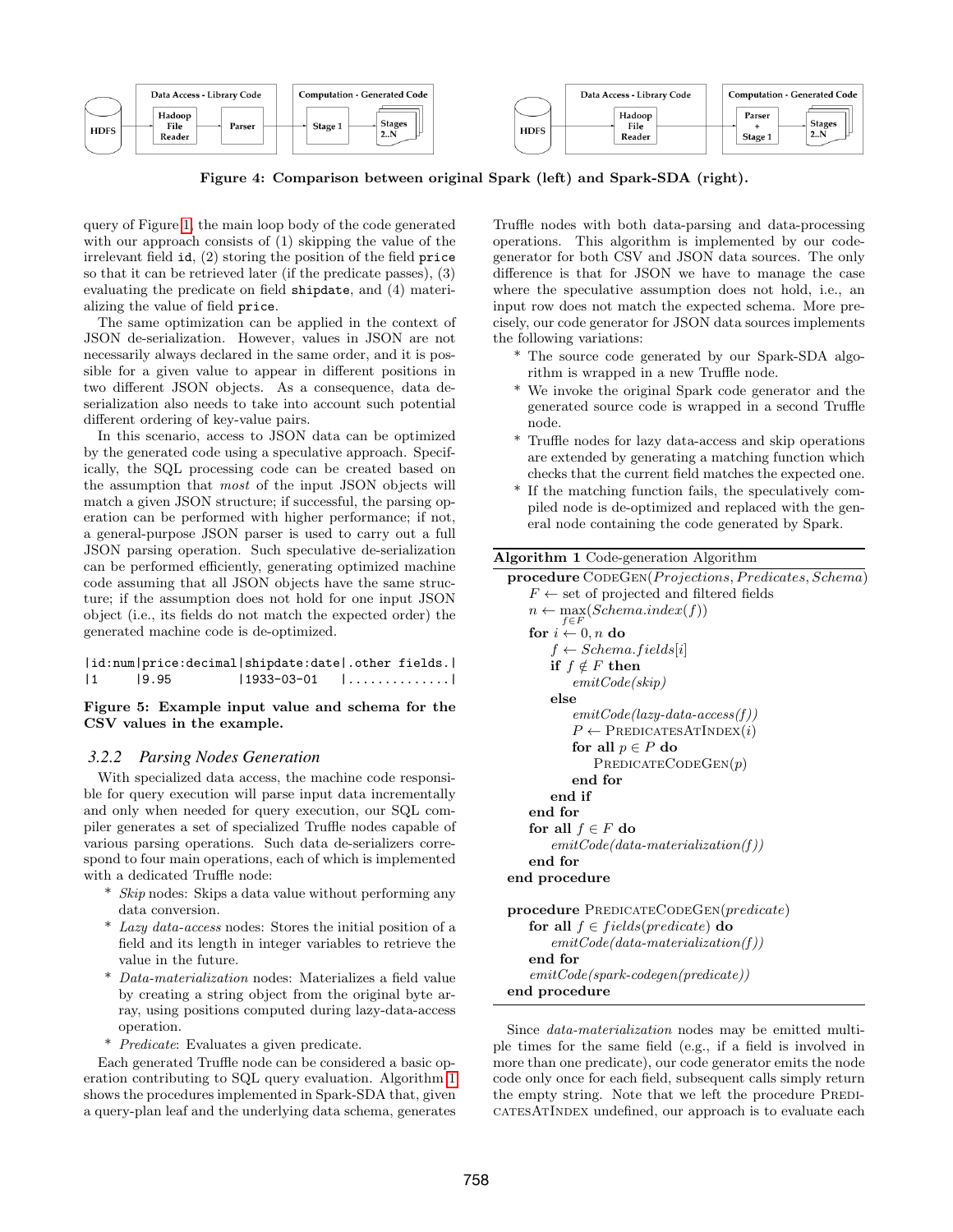```
// skip irrelevant field 'id '
skip ()
// store position of column 'price '
pos\_price = lazyAccess()// read 'shipdate '
pos\_shipdate = lazyAccess()shipdate = materialize ( pos_shipdate )
// check predicate
if ( shipdate . compareTo ('1994 -01 -01 ') < 0)
    continue ;
if (shipdate.compareTo('1994-12-31') > 0)continue ;
// all good: save the result
price = materialize ( pos_price )
accumulate ( price );
```
## <span id="page-5-1"></span>Figure 6: Pseudo-code produced by Spark-SDA for the query in Figure [1.](#page-1-1)

predicate as soon as possible, i.e., just after all fields involved in a predicate have been scanned by the parser. Our approach relies on the intuition that parsing is the most expensive operation, so evaluating a predicate as soon as all fields are available reduces the time spent on data parsing. The current implementation of PREDICATESATINDEX returns the sequence of predicates which can be executed at a given field position, i.e., a predicate  $p$  is contained in PREDICATESATINDEX $(i)$  if and only if:

$$
\max_{f \in fields(p)} (Schema.index(f)) = i
$$

However, the predicate evaluation order used by our approach may not be the best one, i.e., it may be more efficient to postpone the evaluation of a predicate after another one, which involves a field with higher position. Changing the predicate evaluation order with our approach requires only to change the procedure PREDICATESATINDEX so that it takes into account an alternative order. Such alternative predicate evaluation orders could be provided, e.g., manually by the user or automatically by a cost-based optimizer which takes into account the cost of reading raw data.

As an example, consider two predicates  $p_1$  and  $p_2$ , where  $p_1$  involves only the field at position i and  $p_2$  involves the field at position j (with  $i < j$ ). With our approach  $p_1$  is evaluated once the parser reaches the *i*-th field and  $p_2$  once it reaches the  $i$ -th field. Depending on the cost of evaluating such predicates, their selectivities, and the cost of performing a scanning operation from the  $i$ -th field to the  $i$ th field, it may be more efficient to postpone the evaluation of  $p_1$  after  $p_2$ . To postpone the evaluation of  $p_1$  after  $p_2$  the procedure PREDICATESATINDEX should return an empty sequence given index i and  $[p_2, p_1]$  given index j. With such different return values of PREDICATESATINDEX, our codegenerator would generate the expected code without further modifications, that is: the generated code would first store the position of the *i*-th field, then scan until the *j*-th field, evaluate  $p_2$  and, if  $p_2$  passes, evaluate  $p_1$ .

The pseudo-code generated using our Spark-SDA optimization for the query in Figure [1](#page-1-1) can be found in Figure [6,](#page-5-1) where the main loop body of the same query is depicted.

## <span id="page-5-0"></span>3.3 Specializing Predicates (Spark-SP)

Our SQL code generation produces Truffle nodes that specialize themselves based on runtime assumptions. By generating Truffle nodes that can perform selective parsing on raw data, the Truffle nodes responsible for predicate evaluation can perform aggressive speculative optimizations that can be used to evaluate predicates operating on raw data in most cases. Consider the code that executes the date range check shown in Figure [6.](#page-5-1) This code corresponds to the evaluation of the SQL predicate '1994-01-01'  $\leq$  shipdate  $\leq$ '1994-12-31' from the query in Figure [1.](#page-1-1) The code generated by Spark SQL suffers from the following inefficiencies:

- 1. Data materialization: once the value for shipdate has been parsed from the input data (CSV or JSON), the corresponding value is converted from a sequence of bytes to a heap-allocated Java object. This operation introduces extra conversion overhead as well as one more memory copy. Moreover, allocating many objects with a short life-time (i.e., the processing time of a single tuple) may put the JVM's garbage collector under pressure.
- 2. Comparisons: once converted to a Java value, the comparison between the input value and the expected constant is performed using the general comparison operator. This operation is efficient as long as the data type is a primitive Java type, but may introduce runtime overhead for Spark data types such as UTF8String.

The basic principle of specialization can be applied to the evaluation of predicates as well. Specifically, predicate evaluation can be performed more efficiently by leveraging the static information available at SQL compilation time, combined with runtime information on the actual observed data types. In this example, such information includes the data type (i.e., date in this case) and the expected operations to be performed (i.e., a date range check in our example).

The constant information can be leveraged by the SQL compiler to perform the predicate execution more efficiently by specializing the generated code for the actual predicate to be evaluated, and by performing the expected operation directly on the raw input data. That is, the compiler can generate machine code capable of performing the date comparison (1) without allocating new objects nor pushing primitives on the stack, and (2) evaluating each condition (i.e., '1994-01-01'  $\le$  shipdate  $\le$  '1994-12-31') on the raw input byte array. Such an optimized comparison can be executed in a single pass in most cases, but may not always be successful, and might fail for certain values observed at runtime (e.g., a date field may not match the expected date format). Therefore, the compiler shall generate code that checks for a given condition speculatively, i.e., under a given assumption, and falls back to a default implementation at runtime, if the assumption does not hold for a certain value.

In our Spark SQL compiler, we have implemented specialized predicate evaluation for a number of common SQL operations, ranging from numeric comparisons to date comparisons, to string equality and inclusion. In particular, we implemented a specialized version of all the predicates that Spark can push down to data sources [\[35\]](#page-13-9):

- \* Relational operators  $(<, \leq, >, \geq, =, \neq)$  for numerical, date and string datatypes.
- \* String operators: set inclusion and variant of SQL LIKE operator:
	- startsWith (column LIKE "constant%")
	- endsWith (column LIKE "%constant")
	- contains (column LIKE "%constant%")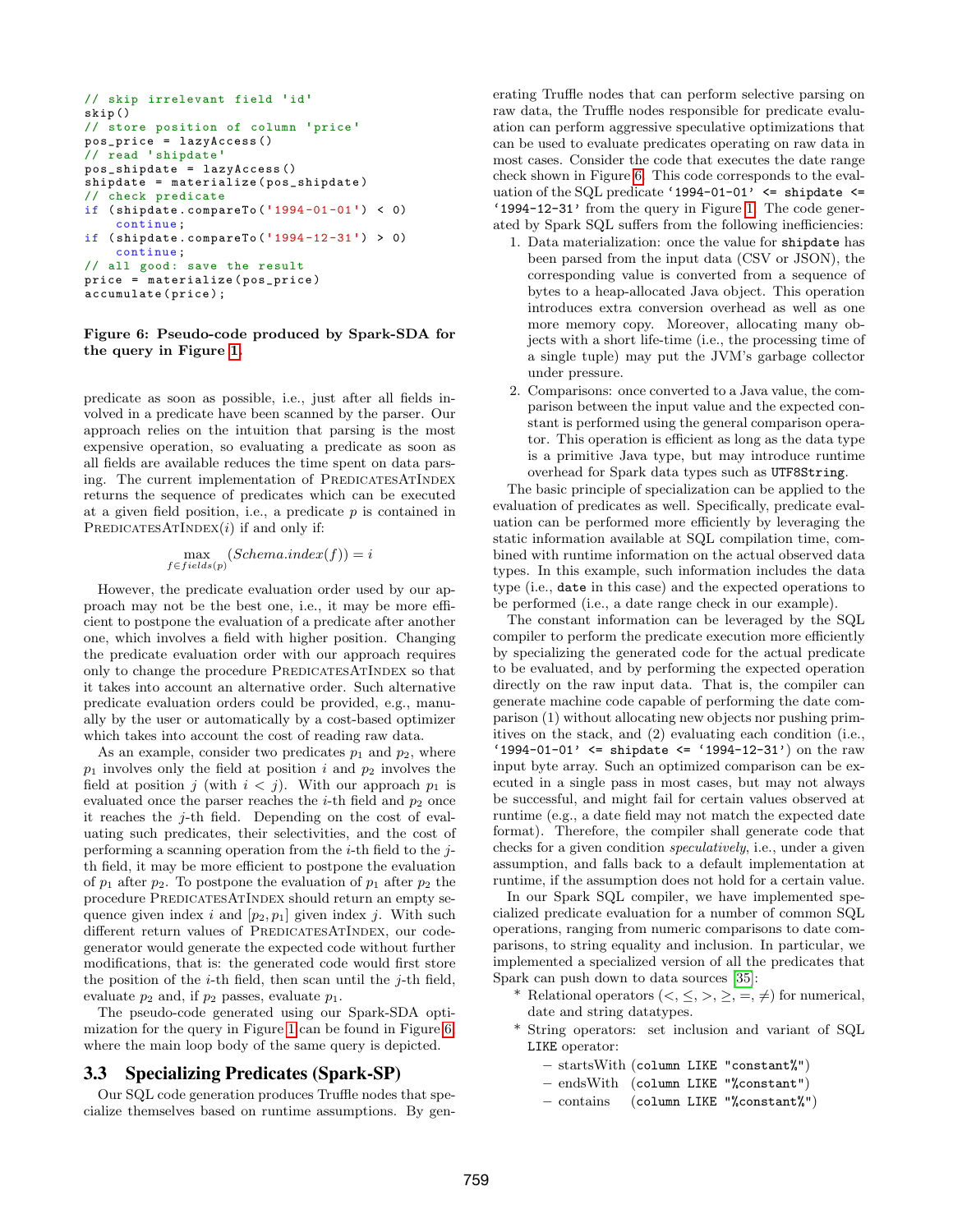```
skip ()
pos_price = lazyAccess ()
pos_shipdate = lazyAccess ()
// check predicate and get next cursor position
cursor = dateRangePredicate ( pos_shipdate )
if(cursor == -1) continue;
price = materialize ( pos_price )
accumulate ( price );
```
<span id="page-6-0"></span>Figure 7: Pseudo-code produced by Spark-SP for the query in Figure [1.](#page-1-1)

All specializations are implemented in presence of statically known literal values, we implemented relational comparisons between two variable values (i.e., columns) only for the date datatype. Note that a predicate which involves expressions among literal values is considered a literal value, too, e.g., a predicate like  $t.a = '0.' + '07'$  is statically evaluated by the Catalyst optimizer [\[8\]](#page-12-12) and once pushed down appears as  $t.a = '0.07'.$ 

To extend our SQL compiler with the Spark-SP optimization we used the code-generation Algorithm [1,](#page-4-2) with the following variations in the procedure PREDICATECODEGEN:

- \* We generate a Truffle node that can evaluate the predicate on the raw data with optimistic assumptions.
- \* We generate a second Truffle node that evaluates the predicate using the procedure PREDICATECODEGEN shown in Algorithm [1](#page-4-2) (i.e., such node contains our data-materialization operations and the generic predicate evaluation code generated by Spark).
- \* If the optimistic assumptions hold, we execute the predicate with the first node, returning the index of the next field if the predicate passes or a sentinel value (i.e., -1) if the predicate does not pass.
- \* Otherwise, the speculative node is de-optimized and replaced with a general-purpose one.

The pseudo-code generated using our Spark-SP optimization for the query in Figure [1](#page-1-1) can be found in Figure [7,](#page-6-0) where the main loop body of the same query is depicted.

In the following sections we detail the Truffle nodes used by our code generation for the most notable predicates.

## *3.3.1 Numeric Comparisons*

The general idea behind leveraging specialization for SQL predicate evaluation is that a fast-path condition should be checked without incurring the runtime overheads associated with the slow-path (i.e., the original, generic, predicate evaluation): if most of the rows do not pass the predicate evaluation, an efficient fast-path can result in significant speedups. For numeric data types, such a fast-path approach could be implemented by specializing the predicate code taking into account the constant values in a query.

For integer fields (both int and long) we speculatively assume that the character sequence does not start with zero (i.e., the integer is not left-padded), so that we can implement a length-based comparison. For decimal fields we speculatively assume that the number of decimal digits respects the given format.

#### *3.3.2 String and Date Comparisons*

Like with numeric comparisons, string and date predicates can be implemented by means of runtime specializa-

```
// condition : 1994 -01 -01 <= date <= 1994 -12 -31
// input: int from (initial field position)
const lower = byte [] \{ '1', '9', '9', '4', '--','0', '1', '-', '0', '1'};
const upper = byte [] {'1', '9', '9', '4', '-',
    (1', -2', -1', -3', -1');
boolean sameLength = data [ from +10]== DELIMITER ;
boolean fastPath = sameLength
                 && data [from+4] == '-'
                 && data [from +6] == '-';
if (fastPath) {
  for (int i=0; i < upper.length; i++) {
    if (data[i+from] < lower[i]) return -1;// the predicate does not pass
    if (data[i+from] > upper[i]) return -1;// the predicate does not pass
  }
  return from + 11; // next cursor position
} else {
  // unexpected format: full comparison
  return slowPath (data);
\mathbf{I}
```
<span id="page-6-1"></span>Figure 8: Pseudo-code for predicate  $1994-01-01 \le$ shipdate <= 1994-12-31.

tion based on the constant values in the SQL query. Similarly to numeric predicates, the code produced by our SQL code generation is composed of a specialized fast-path operation that takes into account the specific constant values of a given query (e.g., a constant date) and a slow-path to be used whenever the fast-path cannot be executed with confidence. In the context of date and string comparisons, the operators that our code generation can specialize are essentially string comparisons, string subset scans, and date comparisons. An example of specialized code for the latter is depicted in Figure [8](#page-6-1) where a date literal is compared against constant values in our running example of a SQL query. As the figure shows, the fast-path is implemented by first checking that the input data has the same (expected) length; if successful, the entire date can be compared using a byte-by-byte comparison rather than allocating the actual date object on the JVM heap. As the figure shows, for date fields we speculatively assume that the date respects the given format (or the default one, i.e., yyyy-MM-dd).

Like the example in the previous section, the code generated for this specific predicate evaluation can be considered a partially evaluated version of a general-purpose date comparison operation that is specialized for the input date range defined in a given SQL query. Like in the previous example, our code generation leverages Truffle nodes: whenever the fast-path condition is invalidated (e.g., a date with a year with more than four characters is found) the Truffle node is invalidated and replaced with the default, general-purpose date comparison operation of Spark.

## <span id="page-6-2"></span>3.4 Integration in Spark SQL

Our implementation does not require any modification to the Spark source code. Indeed, our code generation is an external plug-in that can be integrated into any unmodified Spark runtime. Our implementation relies on the experimental Spark SQL API [\[34\]](#page-12-13), which allows developers to customize the query planning phase.

While working on the implementation of our SQL compiler, we noticed that Spark splits the BETWEEN operator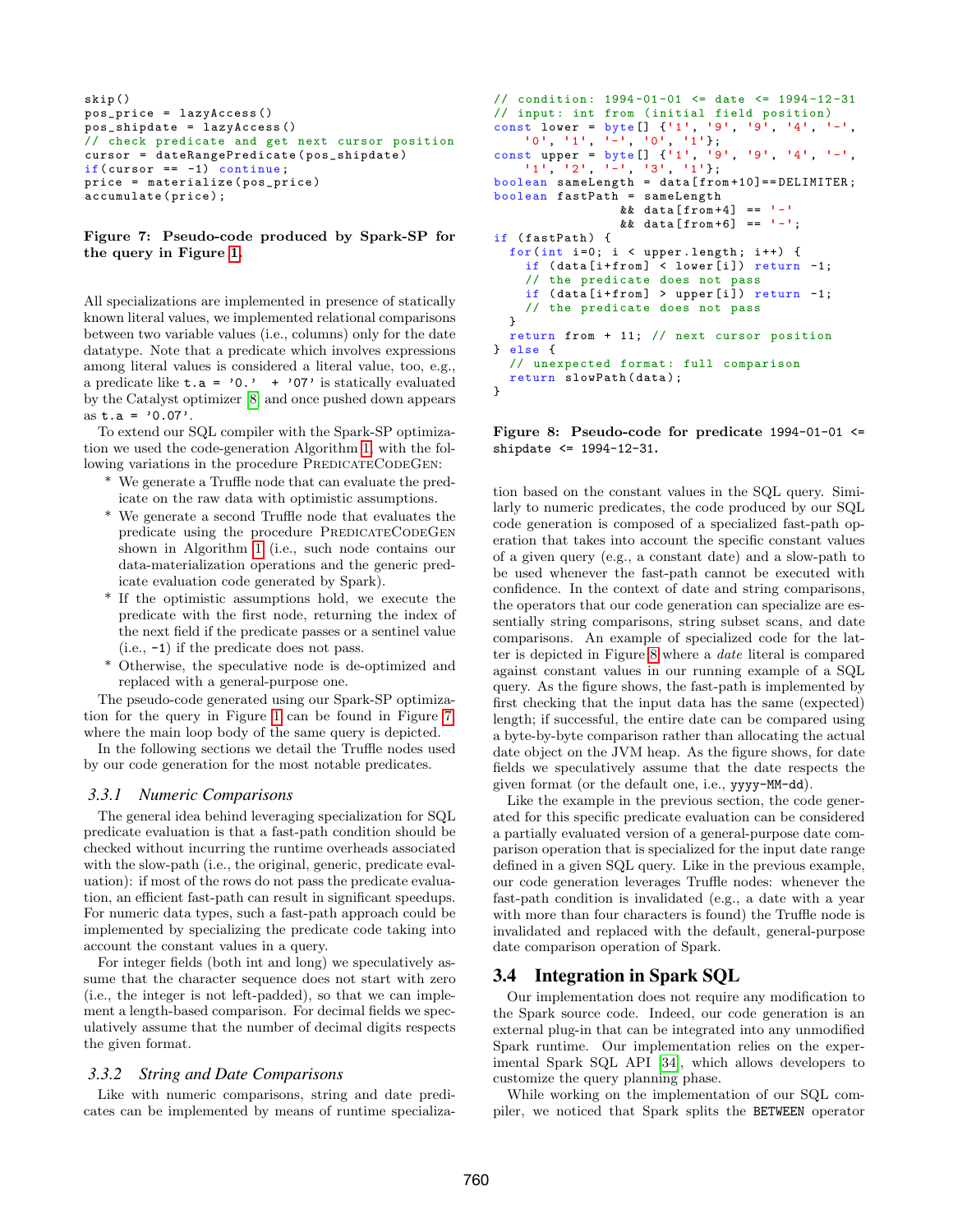into a conjunction of two predicates (namely, less-than and greater-than). We consider this approach another missing optimization opportunity, which we overcome within our Spark-SP optimization. To this end, our implementation analyzes all pushed-down predicates; whenever it finds a conjunction of predicates in the form  $X \leq c$  AND  $c \leq Y$  (where c is a column and both X and Y are constant values), our compiler merges both conditions into a single predicate. In this way, during the byte-by-byte comparison implemented within the predicate fast-paths, we are able to execute both predicates in a single pass, as shown in Figure [8.](#page-6-1)

Although we implemented our optimizations in Spark, since they affect the plan leaf nodes for data access and pushed-down predicate execution, the same approach can be implemented with other data processing systems based on SQL-compilation to Java bytecode which allow users to execute queries on raw data files (e.g., Apache Flink).

## <span id="page-7-0"></span>4. PERFORMANCE EVALUATION

In this section we evaluate the performance of our new SQL compiler for Spark using the TPC-H benchmark [\[41\]](#page-13-10), comparing our approach against an unmodified Spark SQL runtime [\[7\]](#page-12-3). We evaluated our optimizations in two different settings, namely, on a single multicore machine and on a distributed cluster. The evaluation on a single machine has the goal of assessing the performance of our SQL code generation in isolation from I/O effects, evaluating the performance of our compilation techniques in an ideal scenario, i.e., where computation is CPU-bound. To this end, we run Spark in "local-mode", using a small dataset that fits entirely in the machine's main memory, and we selectively disable speculative predicate compilation (i.e., Spark-SP) to highlight the performance impact of the different optimizations presented in Section [3.](#page-2-0) The evaluation on a distributed cluster has the goal of demonstrating the performance of our SQL compiler in a realistic Spark configuration, to show that even in the presence of I/O pressure, our new SQL compiler achieves significant speedups. Moreover, to better characterize the performance benefits of our optimizations we evaluated them with micro-benchmarks and we analyzed the memory pressure and the Spark file-reader performance.

In the following subsections we first introduce the configurations of the single multicore machine and the cluster used for our experiments, then we compare the results of our approach against an unmodified Spark runtime, reporting speedup factors of the end-to-end execution time for each query in the TPC-H benchmark. Finally, we evaluate our optimizations with micro-benchmarks and we show the results of the analyses on the memory pressure and the Spark file reader.

## <span id="page-7-2"></span>4.1 Experimental Configuration

Software configuration. The operating system is a 64 bit Ubuntu 16.04 on both the single machine and the cluster nodes. The baseline for our experiment is an unmodified Spark SQL 2.4.0 runtime with input data generated by the original TPC-H dbgen [\[41\]](#page-13-10) tool. Moreover, each benchmark is executed using the GraalVM EE 1.0.0-rc13 Java Virtual Machine. Each experiment is executed 10 times; in the figures we present the arithmetic mean of the 10 measurements as well as 95% confidence intervals (error bars), or the related speedup factors, evaluated on the arithmetic mean.

The JVM for our benchmarks is GraalVM. This is motivated by the fact that our SQL compiler relies on the Truffle framework and on the Graal compiler (both included in GraalVM) for efficient compilation to machine code. The Graal compiler offers performance comparable to C2, i.e., the default optimizing compiler in the HotSpot JVM. To ensure that GraalVM (i.e., the baseline used in our experiments) has performance comparable to that of popular JVMs used in real-world Spark deployments, we executed the TPC-H benchmark running an unmodified Spark SQL runtime on both GraalVM and HotSpot (Oracle Java JDK, version jdk1.8.0 192). The results depicted in Figure [9](#page-7-1) show that both VMs have equivalent performance, therefore ensuring that all the speedup factors that we report are obtained against a realistic, high-performance baseline.



<span id="page-7-1"></span>Figure 9: TPC-H performance. Comparison between HotSpot's C2 and GraalVM's Graal JIT.

Single machine configuration. The multicore machine we use in the first setting has 128 GB of RAM and two Intel Xeon E5-2680, each of them with 8 cores (@2.7GHz). To be sure the data fits in main memory, we use a dataset of scale factor 30 (30 GB dataset of raw data) for CSV benchmarking and scale factor 10 (27 GB dataset of raw data) for JSON benchmarking.

Cluster configuration. We have executed all cluster experiments on a block of 8 nodes in the Data Center Observatory (DCO) [\[11\]](#page-12-14). Each node has 128 GB of RAM and two AMD Opteron(TM) Processor 6212, each of them with 8 cores (@2.6GHz). All datasets are stored in Hadoop File System (HDFS) [\[32\]](#page-12-1) version 3.1.2, among 7 slave nodes, since we reserve one node as the Spark master node. For the cluster configuration, we use a dataset of scale factor 300 (300 GB dataset of raw data) for CSV benchmarking and scale factor 100 (270 GB dataset of raw data) for JSON benchmarking. The benchmark is executed using a Spark YARN [\[33\]](#page-12-15) master node and 7 slave nodes, which are the same machines that run HDFS, such that Spark can take advantage of the node-local [\[36\]](#page-13-11) data locality.

# 4.2 TPC-H - Single Machine

We evaluate the performance of our new code-generation approach on the well-established industry-standard TPC-H benchmark suite, using the CSV and JSON data formats. The goal of our experimental evaluation is to show how our code-generation technique affects the performance of endto-end query execution times.

As discussed, our code generation benefits from two different techniques, namely Spark-SDA and Spark-SP. Depending on the query workload, the impact of the two techniques can be different. With the goal of precisely assessing the impact of each individual technique excluding other potential aspects (especially I/O) we first evaluate our SQL compiler on a single machine. To this end, we first measure the performance of end-to-end query execution time with Spark-SDA alone, and then we enable Spark-SP. Since the Spark-SP optimization is implemented on top of Spark-SDA, it is not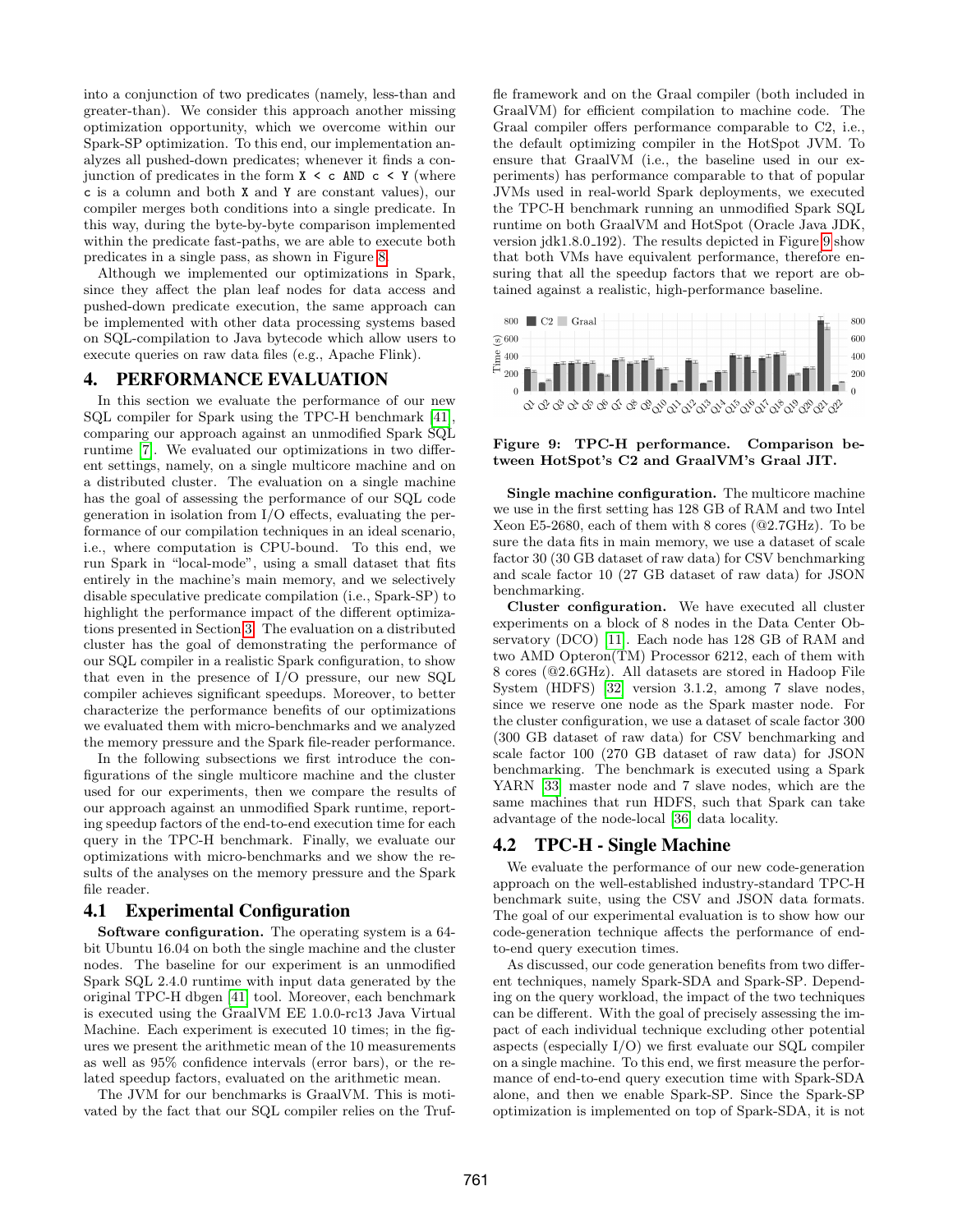

<span id="page-8-0"></span>Figure 10: Query execution performance on a single multicore machine. CSV dataset (SF-30).



## <span id="page-8-1"></span>Figure 11: Query execution performance on a single multicore machine. JSON dataset (SF-10).

possible to evaluate it in isolation. Then, we evaluate the combined optimizations on a cluster, to show the speedup obtained by our approach in a more realistic configuration, running Spark on a cluster with a bigger dataset.

Our code-generation approach affects the so-called "physical operations" of a query, i.e., the leaves of the query plan generated by Spark (i.e., file scans with filter, and projection operations). As a consequence, we expect the impact of our novel code generation to be more significant on queries whose execution plan does not involve many joins or complex aggregations. Furthermore, executing Spark on a cluster, joins and aggregations involve "shuffle" operations, i.e., operations that require the communication of partial results among executor instances. Intuitively, queries that involve many shuffle operations are much more subject to I/O pressure, and the data transfer cost is often non-negligible [\[24\]](#page-12-16).

Since it is well-known that shuffle operations are often one of the major bottlenecks in Spark SQL, the TPC-H queries have been categorized [\[6\]](#page-12-17) by the amount of data transferred during the shuffle operations:

- \* shuffle-heavy: queries composed of many joins or aggregations require much network I/O to share partial results among the cluster nodes during computation. Queries 5, 7, 8, 9, 18, 21 are representative for this category.
- \* shuffle-light: conversely, queries with few joins or aggregations are more computation-intensive. Queries 1, 4, 6, 12, 13, 14, 15, 19, 22 are representative for this category.

Not surprisingly, our code-generation approach achieves better performance on queries that belong to the shufflelight category, since network I/O is not a bottleneck.

For each benchmark, we present the results collected using both the CSV and the JSON data formats. Obtained individual speedups are depicted in Figure [10](#page-8-0) for the CSV dataset, and in Figure [11](#page-8-1) for the JSON dataset.

## <span id="page-8-2"></span>*4.2.1 Spark-SDA Evaluation*

The most important factor that impacts the speedup of Spark-SDA is predicate selectivity (since a low selectivity allows us to discard many rows, avoiding unnecessary deserialization steps) and the position of filtered fields (i.e., if filters are applied to the initial columns of the CSV file, our approach can skip much more computation steps).

The figures show the following notable properties of our code generation:

- \* Shuffle-light queries with very low selectivity (i.e., 6, 12, 14, 15, 19) achieve speedups ranging from 3.55x  $(Q12)$  to 6.15x  $(Q6)$ .
- \* Most of remaining shuffle-light queries (i.e., 1, 4, 22) achieve speedups ranging from 2.25x (Q22) to 3.6x  $(Q1)$ .
- \* Overall, the lower speedup of Spark-SDA is 1.58x on CSV and 1.34x for JSON, and the average speedup is 2.8x for CSV and 2.31x for JSON.

As the benchmark shows, specialized data access leads to significant speedups with shuffle-light queries; this is expected, and suggests that queries where de-serialization is the major bottleneck benefit most from our Spark-SDA optimization.

# <span id="page-8-3"></span>*4.2.2 Spark-SP Evaluation*

The most important factor that impacts the speedup of Spark-SP is the data types involved in the predicates. In particular, predicates accessing date fields are often the most expensive ones. Another important factor is the time spent during the input tokenization, which is the reason for the different contribution of Spark-SP w.r.t. Spark-SDA alone for CSV and JSON, since evaluating the predicates on raw CSV or JSON data have intuitively the same cost (i.e., both of them are byte arrays containing UTF8-encoded strings). Indeed, accessing a JSON dataset involves roughly twice the number of tokenization operations (i.e., by accessing JSON data, not only the values have to be tokenized, but also the object keys).

The figures show the following notable properties of our code generation:

- \* Queries that involve predicates on date fields (i.e., 1, 6, 12, 14, 15, 20) benefit most from our approach, achieving a speedup up to 8.45x (Q6) compared to the baseline and up to 1.69x compared to Spark-SDA alone.
- \* Average speedup is 3.34x for CSV and 2.53x for JSON.

Since many queries have no pushed-down predicate on the largest table (e.g., queries 2, 5, 8, 9, 11, 16, 17, 18, 21, 22) they do not benefit from the Spark-SP optimization, which is the reason of the small average speedup improvement (3.35x) compared to the one obtained with Spark-SDA alone (2.8x). Furthermore, another important reason for such a small improvement is that when our optimizations are enabled the Spark file reader quickly becomes the queryexecution bottleneck. Indeed, our experiments show that excluding the common time spent within the file reader, the speedup executing Q6 is 11.34x for Spark-SDA and 25.3x for Spark-SP, this analysis is explained in details in the next section.

## 4.3 TPC-H - Cluster

With the goal of showing the impact of our optimizations on a realistic Spark deployment, we have also evaluated our SQL code generator on a distributed cluster. The performance numbers for the TPC-H benchmark are depicted in Figures [12](#page-9-0) and [13.](#page-9-1) As the figures show, the obtained speedups by executing Spark on a cluster are lower compared to the ones obtained on a single machine. This is expected, since our approach does not optimize the distributed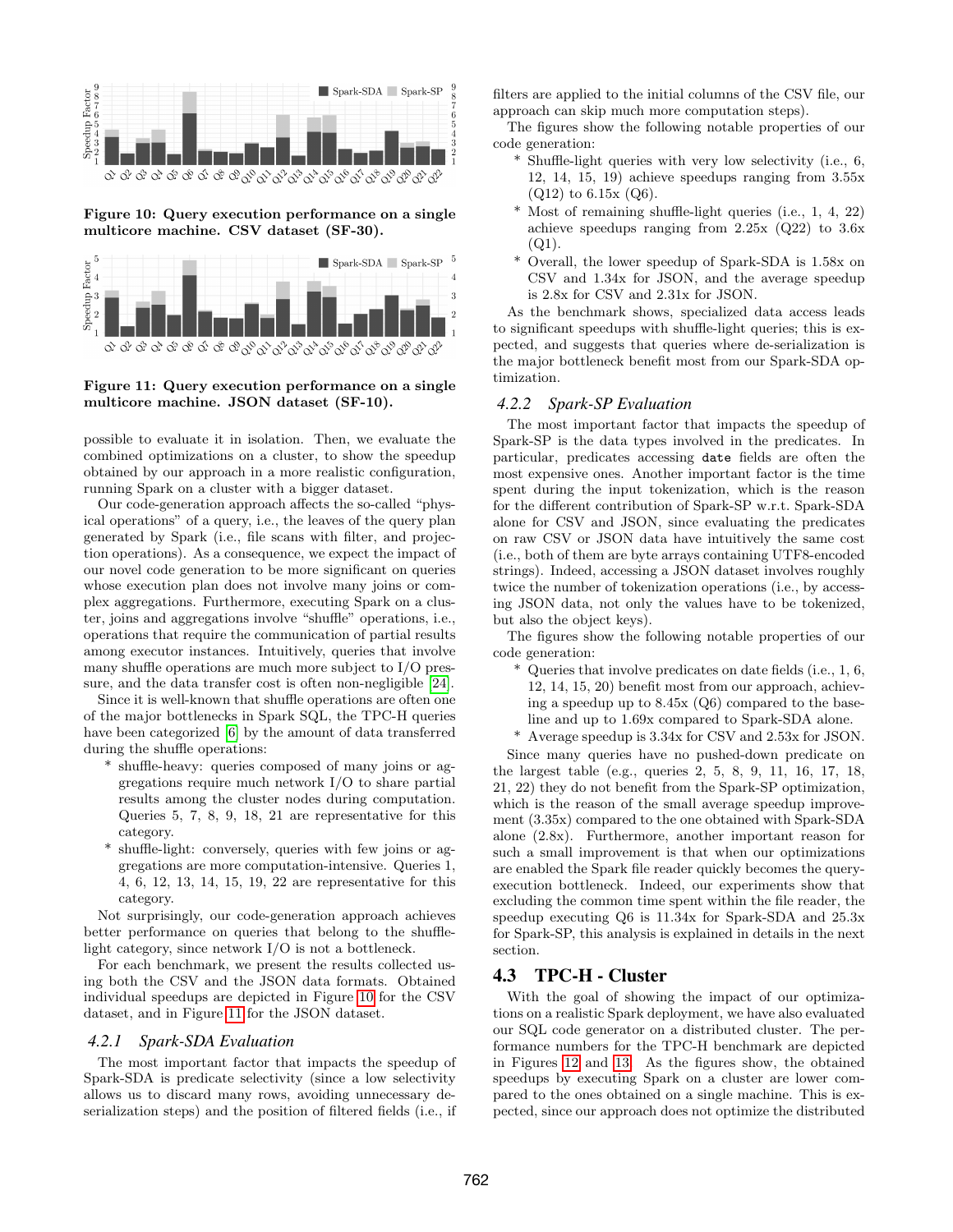

<span id="page-9-0"></span>Figure 12: Query execution performance on an 8 nodes Spark cluster. CSV dataset (SF-300).



<span id="page-9-1"></span>Figure 13: Query execution performance on an 8 nodes Spark cluster. JSON dataset (SF-100).

operations, but the leaves of query execution plans. Even if the speedups on a cluster are lower, they are still significant. Indeed, our SQL compiler obtains a speedup of up to 4.6x for CSV and 2.6x for JSON, whilst the average speedups are 1.93x for CSV and 1.6x for JSON.

## 4.4 Micro-Benchmarks

In this section we discuss a set of microbenchmarks we have designed to better highlight the impact of our code generation to query execution performance. All the microbenchmarks discussed in this section are evaluated executing Spark with a single thread, to allow for fine-grained measurements of the performance of the generated code.

#### <span id="page-9-4"></span>*4.4.1 Experiment 1: Predicates Field Position*

As discussed in Section [4.2.1,](#page-8-2) our code generation leads to better performance when predicates are evaluated on fields with lower index position. Conversely, when a field is located at the end of an input data row, the performance gain deriving from selective parsing is reduced, as the parser still has to scan the entire data. To highlight the performance impact of field positions on a query evaluation, we created a microbenchmark based on the TPC-H table lineitem, using the CSV dataset of scale factor 1. In this microbenchmark we created 16 copies of the table, each having the l shipdate field at a different position. Then, we have evaluated the following query on all generated tables:

```
SELECT COUNT(*) FROM lineitem
WHERE l_shipdate < date '1990-01-01'
```
Since the query produces an empty result, the experiment measures reading and predicate time. Figure [14](#page-9-2) shows the speedups obtained by our code generation for each generated table. As the figure shows, our code generation leads to higher speedups when the field is found at the first positions (i.e., 4.92x for Spark-SDA and 8.97x for Spark-SP). This is expected, as the greater the field position, the tokenization and fields skipping overhead increases. Moreover, we believe that by integrating a parser like Mison [\[20\]](#page-12-18) with our approach we would not suffer from such penality, since by using Mison we would be able to "jump" to the field value without performing a scanner-based tokenization and fields skipping. However, as discussed in Section [5,](#page-10-0) integrating Mison with our approach would require to address practical challenges that we consider beyond the scope of this work, and that are related to the invocation of SIMD instructions from Java.



<span id="page-9-2"></span>Figure 14: Execution performance, sensibility to field position. Single thread, CSV dataset (SF-1).

#### *4.4.2 Experiment 2: Double vs Decimal Datatypes*

As discussed in Section [4.2.2,](#page-8-3) the performance benefits of Spark-SP may vary depending on the datatypes involved in a predicate evaluation. In particular, Spark-SP provides better performance if the datatype is not converted to a Java primitive type by Spark, as the generated code may avoid object allocations and expensive comparison operations altogether. To highlight the impact of datatypes on predicate evaluation, we have created a version of TPC-H query 6 that uses decimal types and we have compared the Spark performance for the query against the default TPC-H query 6, which uses double values. For this micro-benchmark we used the CSV dataset with scale factor 10. Table [1](#page-9-3) shows the query execution times of query 6 and the speedups obtained with our approach with both datatypes. As the table shows, execution times of both original Spark and Spark-SDA are much higher when using the decimal datatype, increasing from 178s to 236s with original Spark and from 28s to 46s with Spark-SDA, and the speedup factor of Spark-SDA over original Spark decreases from 6.36x to 5.13x. This is expected, since Spark-SDA uses the same conversion and comparison functions as original Spark, and the evaluation of such functions can easily became a bottleneck. On the other hand, Spark-SP does not suffer from such slowdowns, since most of the rows do not pass the predicates, only the few decimal values comprised in the rows which pass the predicate are actually converted. Indeed, using decimal datatype the query execution time with Spark-SP only increases from 20s to 21s, and its speedup compared to original Spark increases from 8.9x to 11.23x. This result highlights that specializing the generated code for a given data type leads to increased performance gains on top of more efficient data de-serialization.

<span id="page-9-3"></span>Table 1: Q6 execution performance, comparing double and decimal datatype. Single Thread (SF-10)

| Implementation | Time                                      | Speedup | Time      | Speedup   |
|----------------|-------------------------------------------|---------|-----------|-----------|
|                | $\vert$ (double) $\vert$ (double) $\vert$ |         | (decimal) | (decimal) |
| ICSV           | 178s                                      |         | 236s      |           |
| <b>CSV-SDA</b> | 28s                                       | 6.36x   | 46s       | 5.13x     |
| <b>CSV-SP</b>  | 20s                                       | 8.9x    | 21s       | 11.23x    |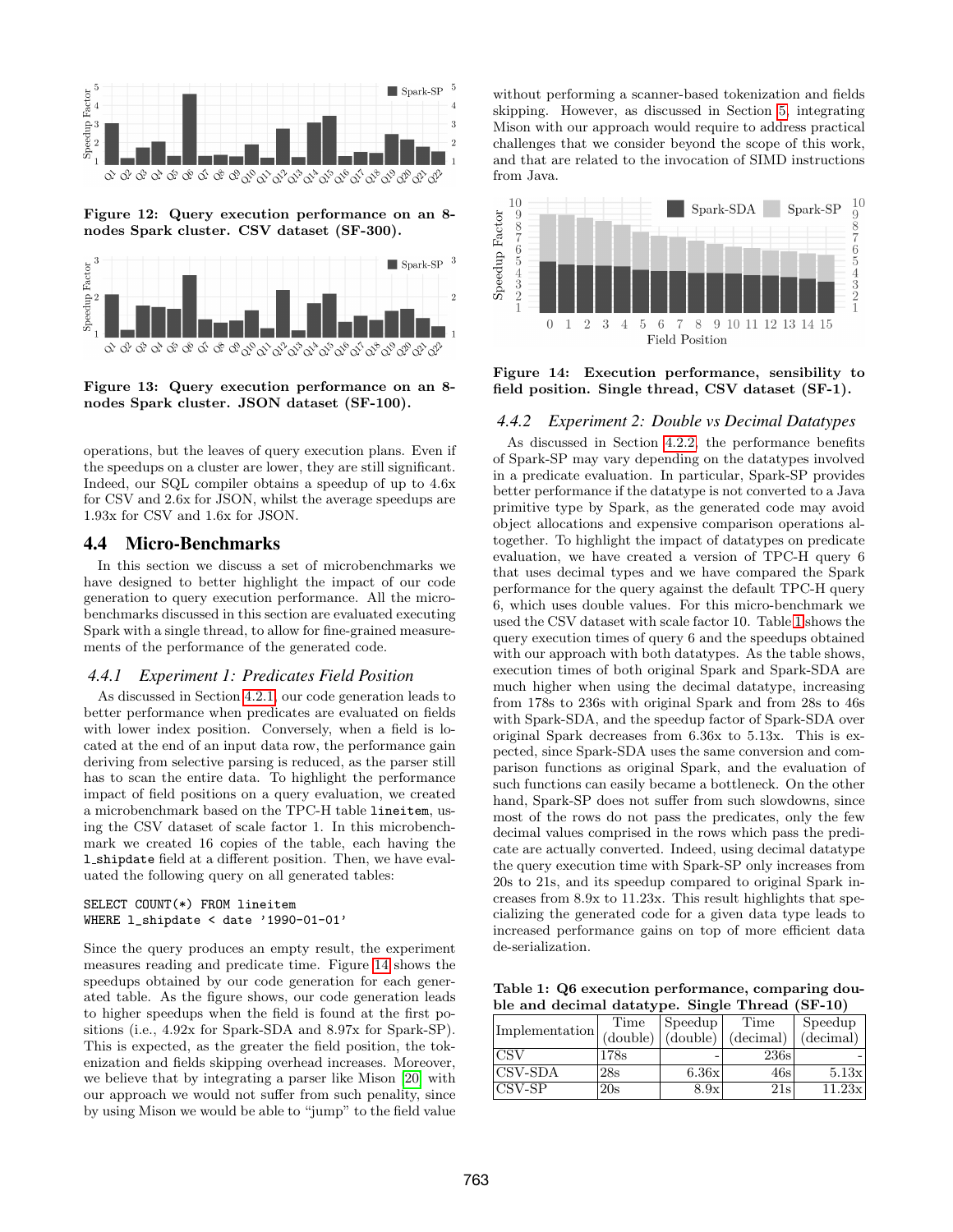## *4.4.3 Analysis 1: Memory Pressure*

A reduced number of intermediate allocations should have a positive impact on the JVM's garbage collector. We evaluated the memory behavior of our code generation by collecting memory usage statistics using the Java Flight Recorder sampling profiler [\[25\]](#page-12-19) during the execution of TPC-H query 6 with the CSV dataset of scale factor 10, running Spark with a single thread. Table [2](#page-10-1) shows the number of Thread Local Area Buffer (TLAB) allocations<sup>[2](#page-10-2)</sup>, together with the total size of allocated objects, the number of garbage collector invocations and the total time spent during garbage collection. As the table shows, our approach greatly reduces the memory pressure. Indeed, original Spark allocated 111 GB in the Java memory heap, Spark-SDA reduces the allocated size to 13 GB, i.e., 8.5x less allocation size, and Spark-SP reduces the allocated size to only 600 MB, i.e., 22x less allocated size than Spark-SDA and 189x less allocated size than original Spark. We consider such reduced memory pressure an important result in a system like Spark, since it is known that in distributed data processing systems careful memory management is crucial [\[1\]](#page-12-20).

<span id="page-10-1"></span>Table 2: Query 6 - Memory Pressure. Single thread (SF-10), Java Memory Heap 60GB

| Implementation $\#$ TLABs |       | Size   |     | $\vert \text{ } \# \text{ GC }   \text{ GC Time}$ |
|---------------------------|-------|--------|-----|---------------------------------------------------|
| <b>CSV</b>                | 12943 | 111 GB | 255 | 1235ms                                            |
| CSV-SDA                   | 603   | 13 GB  | 12  | 75ms                                              |
| CSV-SP                    | 122   | 600 MB | 3   | 34ms                                              |

# *4.4.4 Analysis 2: File Reader Performance*

As discussed in Section [4.1,](#page-7-2) for our microbenchmarks we have used a dataset size which fits in main memory, so that the operating system can cache the dataset content. Even with such configuration, we noticed that the file reader used by Spark (i.e., HadoopFileLineReader) became the major bottleneck when our optimizations were enabled. Consequently, we analyzed the file reader performances, comparing the total query execution time with the time spent within the file reader, and we evaluated the speedup factor of our approach after removing reading time, which does not vary depending on the implementation, since we have not optimized the file reader. With this analysis we executed Spark with a single thread, executing TPC-H query 6 on a dataset of scale factor 10 for both CSV and JSON sources.

As shown in Table [3,](#page-10-3) from our analysis it emerges that the query execution time is 178s for CSV and 237s for JSON, and the time spent within the HadoopFileLineReader class is 13.5s for CSV (7.6% of total execution time) and 33s (13.9% of total execution time) for JSON. With Spark-SDA enabled the total execution times are 28s for CSV and 54s for JSON, the percentage of time spent within the file reader is 48.3% for CSV and 61.1% for JSON, and the speedup factors of the execution time without file reading time are 11.34x for CSV and 9.71x for JSON. With both Spark-SDA and Spark-SP enabled, the total execution times are 20s for CSV and 44s for JSON, the percentage of time spent within the file reader is 67.5% for CSV and 75% for JSON, and the speedup factors of the execution time without file reading time are 25.3x for CSV and 18.54x for JSON.

Such analysis clearly shows that our optimizations push the bottleneck from data parsing to file reading, even in case the file has been cached by the operative system.

<span id="page-10-3"></span>Table 3: Q6 execution performance, analysis of time spent in file reader class. Single Thread (SF-10)

|                                    |      |       |          | Time       | Speedup        |
|------------------------------------|------|-------|----------|------------|----------------|
| Implementation Time Speedup Reader |      |       |          | $w/\sigma$ | $w/\mathrm{o}$ |
|                                    |      |       |          | Reader     | Reader         |
| <b>CSV</b>                         | 178s |       | $7.6\%$  | 164.5s     |                |
| CSV-SDA                            | 28s  | 6.36x | 48.3%    | 14.5s      | 11.34x         |
| $\overline{\text{CSV-SP}}$         | 20s  | 8.9x  | 67.5%    | 6.5s       | 25.3x          |
| <b>JSON</b>                        | 237s |       | 13.9%    | 204s       |                |
| <b>JSON-SDA</b>                    | 54s  | 4.39x | $61.1\%$ | 21s        | 9.71x          |
| <b>JSON-SP</b>                     | 44s  | 5.39x | 75%      | 11s        | 18.54x         |

# <span id="page-10-0"></span>5. RELATED WORK

SQL query compilation in Spark plays a crucial role from a performance perspective, and dates back to the introduction of "whole-stage code generation" in Spark 2.0. To the best of our knowledge, no existing SQL code generation technique for Spark or comparable Big data systems relies on specialization, speculative optimizations, dynamic code generation and runtime de-optimization.

Flare [\[10\]](#page-12-21) is another example of alternative SQL compilation in Spark. Based on the code-generation framework Lightweight Modular Staging [\[30\]](#page-12-22), Flare can achieve impressive speedups, but -unlike our approach- it was specifically designed to operate on a single, shared-memory, multicore machine, and cannot execute Spark applications in a distributed cluster. Unlike our approach, Flare is a complete replacement of the Spark execution model, which avoids entirely network communication and the fault-tolerance. Moreover, certain Spark applications (e.g., those relying on userdefined functions) cannot be executed on Flare. Conversely, as discussed in Section [3.4](#page-6-2) our code generation integrates directly with an unmodified Spark runtime, and can be used in all Spark execution modes (i.e., local mode, standalone, Yarn and Mesos clusters). Moreover, our new SQL compiler is completely transparent to the user, and does not impose any restriction on the applications that can be executed. Outside of the realm of Spark, SQL compilation is becoming pervasive in modern data processing systems, including several DBMSs [\[18\]](#page-12-23). One relevant example is ViDa [\[16\]](#page-12-24), a query engine that allows one to execute queries on data lakes of raw data (e.g. CSV files). Similarly to our approach, ViDa integrates a specialized CSV de-serializer within the generated code, to reduce the parsing overhead by scanning tokens selectively and executing predicates as soon as the relevant column has been read. Besides ViDa, many other compilation techniques have been proposed, including JIT compilation from a bytecode format to dynamicallygenerated LLVM code snippets (e.g., in SQLite [\[17\]](#page-12-25)) and an adaptive query execution system that dynamically switches from interpretation to compilation [\[19\]](#page-12-26).

Differently from Flare, ViDa, and other "data-centric" SQL compilers, our code-generation approach relies on speculative dynamic optimization (and runtime de-optimization when speculative assumptions no longer hold). This is a fundamental difference in our compilation approach, and allows our compiler to aggressively optimize predicate execution, and to "replace" optimizations with less-specialized machine code when speculative assumptions no longer hold. On the

<span id="page-10-2"></span><sup>2</sup>TLAB is a memory area where new objects are allocated. Once a TLAB is full, the thread gets a new one. Therefore, the smaller the number of allocations, the better for the VM's Garbage collector.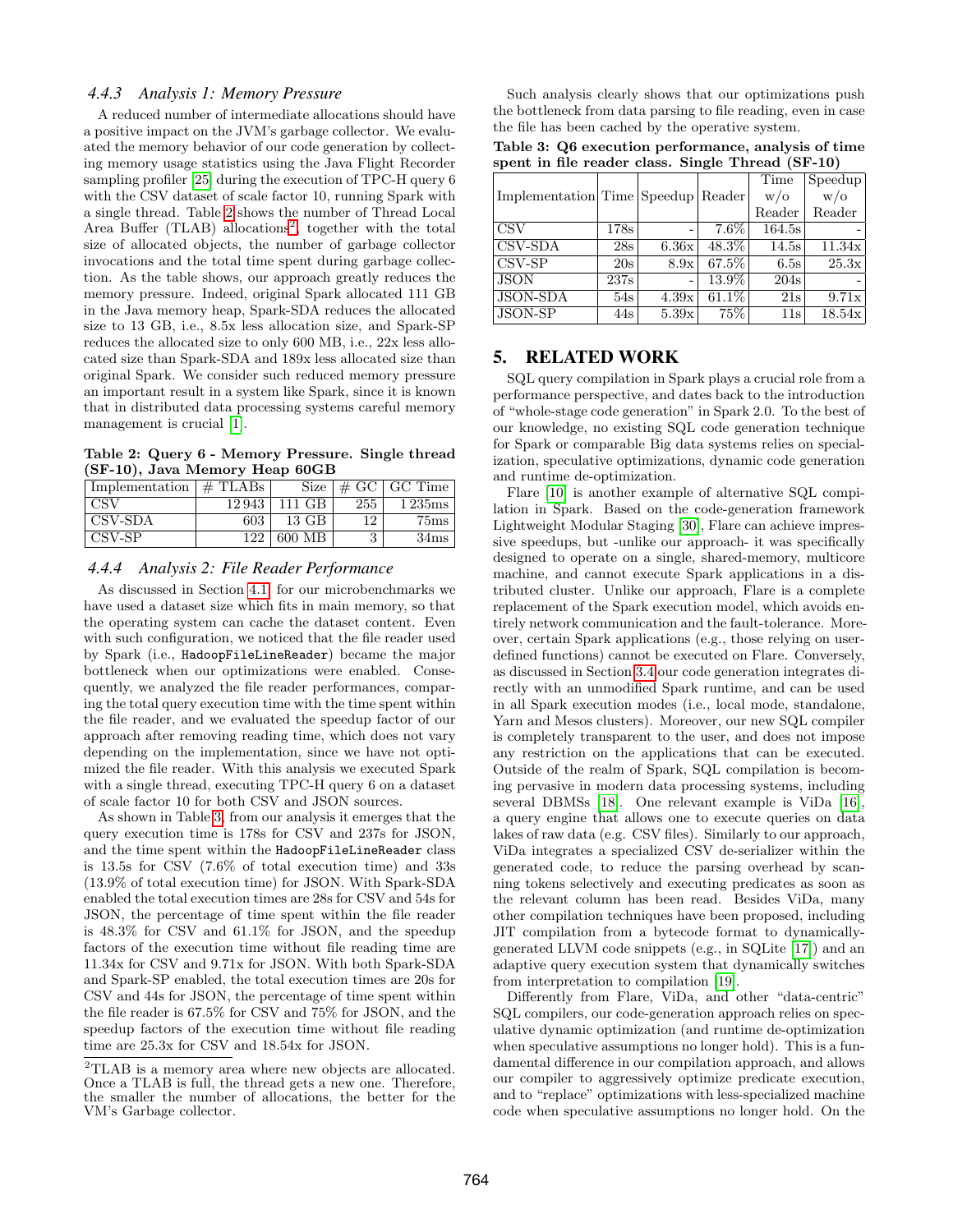contrary, the code generated for a SQL query in Flare, ViDa, and other systems is static C/LLVM code which is not dynamically de-optimized and re-compiled to account for the failures of speculative optimizations.

Adaptive Query Execution [\[37\]](#page-13-12) is a framework developed by the Intel and Baidu big-data teams. Adaptive execution decreases the effort involved in tuning SQL query parameters and improves the execution performance by choosing a better execution plan and parallelism at runtime. Similar frameworks have been proposed in the literature (e.g., DynO [\[15\]](#page-12-27), Rios [\[21\]](#page-12-28)) to address the same problem, focusing on adaptively changing the join implementation during the query execution. Adaptive execution, DynO, and Rios implement adaptivity by updating the query plan at runtime, such approach requires to re-execute the full SQL static compilation pipeline (i.e., Java source generation and compilation to Java bytecode), incurring in non-negligible overhead. On the other hand, our approach implements adaptivity by meaning of dynamic recompilation and it completely avoid to re-generate sources and bytecode, since it de-optimizes and recompiles the existing bytecode.

Since a well-known major bottleneck of modern Big data systems is data de-serialization, several systems have focused on the problem of fast JSON de-serialization in Spark. Mison [\[20\]](#page-12-18) is an example of such systems. It is based on the idea that predicates and projections can be "pushed down" to JSON parsing, an intuition that is shared with our code generation. Specifically, Mison relies on a positional index for the dataset values and on speculating over the value positions, and uses SIMD instruction to vectorize scanning operations. In contrast to our approach, Mison does not generate specialized code for the parser based on static knowledge (i.e., the data schema). The limitation of our approach compared with Mison is that our parser is subject to the position of queried fields, as discussed in Section [4.4.1.](#page-9-4) On the other hand, Mison approach is to speculate over the expected position of a field in the input byte array, rather than on the JSON object schema, like our approach. We believe that integrating Mison with our approach can help reduce the sensibility of our parser to the field positions.

Theoretically, Spark-SP optimization could be synergistic with Mison, i.e., we could invoke the Mison parser for each queried field and execute our speculative predicates on its result. Furthermore, after the training phase performed in Mison to generate the positional index ends, we could invoke a de-optimization and recompilation to inline the evaluated index, improving the generated machine code. The main challenge with such approach is that Mison requires SIMD instructions, and it is known that directly invoking them from Java is a challenging problem [\[31\]](#page-12-29). Mison implementation relies on the Java Native Interface (JNI) [\[27\]](#page-12-30) to invoke the statically compiled Mison library from the JVM. Since it is known that JNI introduces an high overhead [\[14\]](#page-12-31), Mison performs such invocation for each input file, instead of for each tuple, in that way the JNI overhead is alleviated. Unfortunately, such approach is not compatible with our optimizations, since the whole data access operation is performed within the Mison library.

Another relevant approach based on predicate push-down is Sparser [\[29\]](#page-12-32). The idea behind Sparser is to execute a pre-filtering phase over raw data which can drop rows that surely do not match certain SQL predicates. Generally, such a pre-filtering phase is not completely accurate, since if a row passes the pre-filtering it may still be dropped later by the actual filters. Hence, using Sparser, such a pre-filtering phase may avoid to parse a subset of data rows which is known not to pass a specific predicate. This idea is similar to our fast paths described in Section [3,](#page-2-0) but instead of integrating the pre-filtering phase within the Spark code generation, Sparser delegates it to a non-specialized (external) system. Furthermore, Sparser can apply its pre-filtering phase only to a small subset of SQL predicates, namely the exact string match, string inclusion, null checks, and their composition with logical AND and OR operators. Conversely, as discussed in Section [3.3,](#page-5-0) our Spark-SP optimization supports more complex predicates, like numerical and date comparison and range inclusion. Since Sparser introduces a prefiltering phase and then uses an unmodified Spark runtime to execute the query on the filtered data, it can be easily integrated with our approach to obtain combined benefits.

Outside of the realm of SQL processing, FAD.js [\[3\]](#page-12-33) is a runtime for Node.js that can parse JSON objects incrementally, leading to significant performance improvements. With our techniques, FAD.js shares the idea that data should be parsed only when needed. However, our approach is integrated within the SQL compilation of Spark SQL, whereas FAD.js is a runtime library for Node.js.

# <span id="page-11-0"></span>6. CONCLUSION

In this paper we introduced a new dynamic SQL compiler for Apache Spark. Our novel approach to SQL compilation relies on the intuition that data de-serialization and predicate evaluation should be specialized according to the input data format and other static or dynamic aspects of a SQL query. To this end, we have introduced two optimization techniques, namely Spark-SDA and Spark-SP, and we have evaluated them on Spark SQL workloads using CSV and JSON input data. Spark-SDA relies on the idea that input data de-serialization should be performed incrementally, leveraging parsing "steps" that are specialized for the given input data format. Spark-SP relies on the idea that a speculative "fast-path" predicate check can be performed very efficiently, without performing conversions to Java data types. Our novel SQL compiler outperforms the state-ofthe-art Spark SQL compiler in most of the TPC-H queries, with speedups up to 4.4x for CSV and 2.6x for JSON on a distributed Spark cluster.

In future work, we plan to expand our novel code generation for Spark SQL to target Parquet and other columnar data formats. To this end, we will investigate how to extend our SQL compiler to invoke data-parallel SIMD instructions such as AVX2 and AVX-512 directly from Java, without incurring in the JNI overhead. By doing so, we would also be able to integrate existing SIMD-based components with our optimizations.

# 7. ACKNOWLEDGMENTS

The work presented in this paper has been supported by Oracle (ERO project 1332) and the Swiss National Science Foundation (project 200020 188688). We thank the VLDB reviewers for their detailed feedback and the VM Research Group at Oracle Labs for their support. Oracle, Java, and HotSpot are trademarks of Oracle and/or its affiliates. Other names may be trademarks of their respective owners.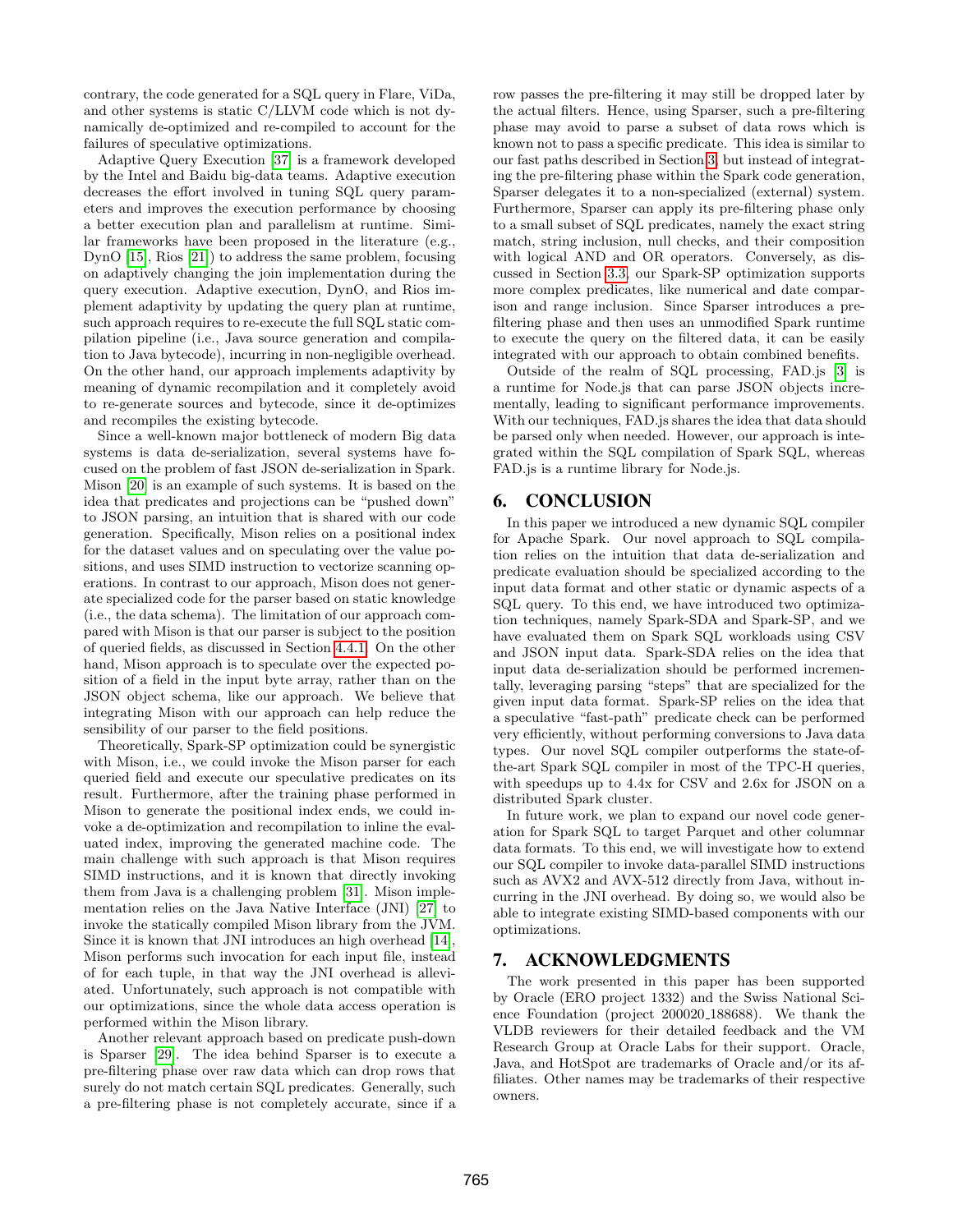# 8. REFERENCES

- <span id="page-12-20"></span>[1] M. Armbrust, T. Das, A. Davidson, A. Ghodsi, A. Or, J. Rosen, I. Stoica, P. Wendell, R. Xin, and M. Zaharia. Scaling Spark in the Real World: Performance and Usability. PVLDB, 8(12):1840–1843, 2015.
- <span id="page-12-6"></span>[2] M. Armbrust, R. S. Xin, C. Lian, Y. Huai, D. Liu, J. K. Bradley, X. Meng, T. Kaftan, M. J. Franklin, A. Ghodsi, and M. Zaharia. Spark SQL: Relational Data Processing in Spark. In SIGMOD, pages 1383–1394, 2015.
- <span id="page-12-33"></span>[3] D. Bonetta and M. Brantner. FAD.js: Fast JSON Data Access Using JIT-based Speculative Optimizations. PVLDB, 10(12):1778–1789, 2017.
- <span id="page-12-0"></span>[4] P. Carbone, A. Katsifodimos, S. Ewen, V. Markl, S. Haridi, and K. Tzoumas. Apache Flink: Stream and Batch Processing in a Single Engine. IEEE Data Eng. Bull., pages 28–38, 2015.
- <span id="page-12-10"></span>[5] J. Chen, S. Jindel, R. Walzer, R. Sen, N. Jimsheleishvilli, and M. Andrews. The MemSQL Query Optimizer: A modern optimizer for real-time analytics in a distributed database. PVLDB, 9(13):1401–1412, 2016.
- <span id="page-12-17"></span>[6] T. Chiba and T. Onodera. Workload characterization and optimization of TPC-H queries on Apache Spark. In ISPASS, pages 112–121, 2016.
- <span id="page-12-3"></span>[7] Databricks. Apache Spark as a Compiler: Joining a Billion Rows per Second on a Laptop, 2019. https://databricks.[com/blog/2016/05/23/apache](https://databricks.com/blog/2016/05/23/apache-spark-as-a-compiler-joining-a-billion-rows-per-second-on-a-laptop.html)[spark-as-a-compiler-joining-a-billion-rows](https://databricks.com/blog/2016/05/23/apache-spark-as-a-compiler-joining-a-billion-rows-per-second-on-a-laptop.html)[per-second-on-a-laptop](https://databricks.com/blog/2016/05/23/apache-spark-as-a-compiler-joining-a-billion-rows-per-second-on-a-laptop.html).html.
- <span id="page-12-12"></span>[8] Databricks. Spark SQL Adaptive Execution Unleashes The Power of Cluster in Large Scale, 2019. https://databricks.[com/blog/2015/04/13/deep](https://databricks.com/blog/2015/04/13/deep-dive-into-spark-sqls-catalyst-optimizer.html)[dive-into-spark-sqls-catalyst-optimizer](https://databricks.com/blog/2015/04/13/deep-dive-into-spark-sqls-catalyst-optimizer.html).html.
- <span id="page-12-9"></span>[9] G. Duboscq, T. Würthinger, L. Stadler, C. Wimmer, D. Simon, and H. Mössenböck. An Intermediate Representation for Speculative Optimizations in a Dynamic Compiler. In VMIL, pages 1–10, 2013.
- <span id="page-12-21"></span>[10] G. M. Essertel, R. Y. Tahboub, J. M. Decker, K. J. Brown, K. Olukotun, and T. Rompf. Flare: Optimizing Apache Spark with Native Compilation for Scale-up Architectures and Medium-size Data. In OSDI, pages 799–815, 2018.
- <span id="page-12-14"></span>[11] ETH DCO. Welcome - Data Center Observatory — ETH Zurich, 2019. [https://wiki](https://wiki.dco.ethz.ch/).dco.ethz.ch/.
- <span id="page-12-2"></span>[12] H. Fang. Managing data lakes in big data era: What's a data lake and why has it became popular in data management ecosystem. In CYBER, pages 820–824, 2015.
- <span id="page-12-7"></span>[13] Y. Futamura. Partial Computation of Programs. RIMS Symposia on Software Science and Engineering, 1983.
- <span id="page-12-31"></span>[14] N. A. Halli, H.-P. Charles, and J.-F. Méhaut. Performance comparison between Java and JNI for optimal implementation of computational micro-kernels. CoRR, abs/1412.6765, 2014.
- <span id="page-12-27"></span>[15] K. Karanasos, A. Balmin, M. Kutsch, F. Ozcan, V. Ercegovac, C. Xia, and J. Jackson. Dynamically Optimizing Queries over Large Scale Data Platforms. In SIGMOD, pages 943–954, 2014.
- <span id="page-12-24"></span>[16] M. Karpathiotakis, I. Alagiannis, T. Heinis, M. Branco, and A. Ailamaki. Just-In-Time Data Virtualization: Lightweight Data Management with ViDa. CIDR, 2015.
- <span id="page-12-25"></span>[17] A. Kashuba and H. Mühleisen. Automatic Generation of a Hybrid Query Execution Engine. CoRR, 2018.
- <span id="page-12-23"></span>[18] T. Kersten, V. Leis, A. Kemper, T. Neumann, A. Pavlo, and P. Boncz. Everything You Always Wanted to Know About Compiled and Vectorized Queries but Were Afraid to Ask. PVLDB, 11(13):2209–2222, 2018.
- <span id="page-12-26"></span>[19] A. Kohn, V. Leis, and T. Neumann. Adaptive Execution of Compiled Queries. In ICDE, pages 197–208, 2018.
- <span id="page-12-18"></span>[20] Y. Li, N. R. Katsipoulakis, B. Chandramouli, J. Goldstein, and D. Kossmann. Mison: A Fast JSON Parser for Data Analytics. PVLDB, 10(10):1118–1129, 2017.
- <span id="page-12-28"></span>[21] Y. Li, M. Li, L. Ding, and M. Interlandi. RIOS: Runtime Integrated Optimizer for Spark. In SoCC, pages 275–287, 2018.
- <span id="page-12-11"></span>[22] P. Menon, T. C. Mowry, and A. Pavlo. Relaxed Operator Fusion for In-Memory Databases: Making Compilation, Vectorization, and Prefetching Work Together At Last. PVLDB, 11(1):1–13, 2017.
- <span id="page-12-4"></span>[23] T. Neumann. Efficiently Compiling Efficient Query Plans for Modern Hardware. PVLDB, 4(9):539–550, 2011.
- <span id="page-12-16"></span>[24] K. Nguyen, L. Fang, C. Navasca, G. Xu, B. Demsky, and S. Lu. Skyway: Connecting Managed Heaps in Distributed Big Data Systems. In ASPLOS, pages 56–69, 2018.
- <span id="page-12-19"></span>[25] Oracle. About Java Flight Recorder, 2019. https://docs.oracle.[com/javacomponents/jmc-5-4/](https://docs.oracle.com/javacomponents/jmc-5-4/jfr-runtime-guide/about.htm#JFRUH170) [jfr-runtime-guide/about](https://docs.oracle.com/javacomponents/jmc-5-4/jfr-runtime-guide/about.htm#JFRUH170).htm#JFRUH170.
- <span id="page-12-8"></span>[26] Oracle. com.oracle.truffle.api (GraalVM Truffle Java API Reference), 2019. https://www.graalvm.[org/truffle/javadoc/com/](https://www.graalvm.org/truffle/javadoc/com/oracle/truffle/api/package-summary.html) [oracle/truffle/api/package-summary](https://www.graalvm.org/truffle/javadoc/com/oracle/truffle/api/package-summary.html).html.
- <span id="page-12-30"></span>[27] Oracle. Java Native Interface Specification Contents, 2019. https://docs.oracle.[com/javase/8/docs/](https://docs.oracle.com/javase/8/docs/technotes/guides/jni/spec/jniTOC.html) [technotes/guides/jni/spec/jniTOC](https://docs.oracle.com/javase/8/docs/technotes/guides/jni/spec/jniTOC.html).html.
- <span id="page-12-5"></span>[28] Oracle RDBMS. Database — Cloud Database — Oracle, 2019. https://www.oracle.[com/it/database/](https://www.oracle.com/it/database/).
- <span id="page-12-32"></span>[29] S. Palkar, F. Abuzaid, P. Bailis, and M. Zaharia. Filter Before You Parse: Faster Analytics on Raw Data with Sparser. PVLDB, 11(11):1576–1589, 2018.
- <span id="page-12-22"></span>[30] T. Rompf and M. Odersky. Lightweight Modular Staging: A Pragmatic Approach to Runtime Code Generation and Compiled DSLs. In GPCE, pages 127–136, 2010.
- <span id="page-12-29"></span>[31] A. Stojanov, I. Toskov, T. Rompf, and M. Püschel. SIMD Intrinsics on Managed Language Runtimes. In CGO 2018, pages 2–15, 2018.
- <span id="page-12-1"></span>[32] Team Apache Hadoop. Apache Hadoop, 2019. [https://hadoop](https://hadoop.apache.org/).apache.org/.
- <span id="page-12-15"></span>[33] Team Apache Hadoop. Apache Hadoop 2.9.2; The YARN Timeline Service v.2, 2019. http://hadoop.apache.[org/docs/stable/hadoop](http://hadoop.apache.org/docs/stable/hadoop-yarn/hadoop-yarn-site/TimelineServiceV2.html)[yarn/hadoop-yarn-site/TimelineServiceV2](http://hadoop.apache.org/docs/stable/hadoop-yarn/hadoop-yarn-site/TimelineServiceV2.html).html.
- <span id="page-12-13"></span>[34] Team Apache Spark. ExperimentalMethods (Spark 2.4.0 JavaDoc), 2019. [https://spark](https://spark.apache.org/docs/2.4.0/api/java/org/apache/spark/sql/ExperimentalMethods.html#extraOptimizations()).apache.org/